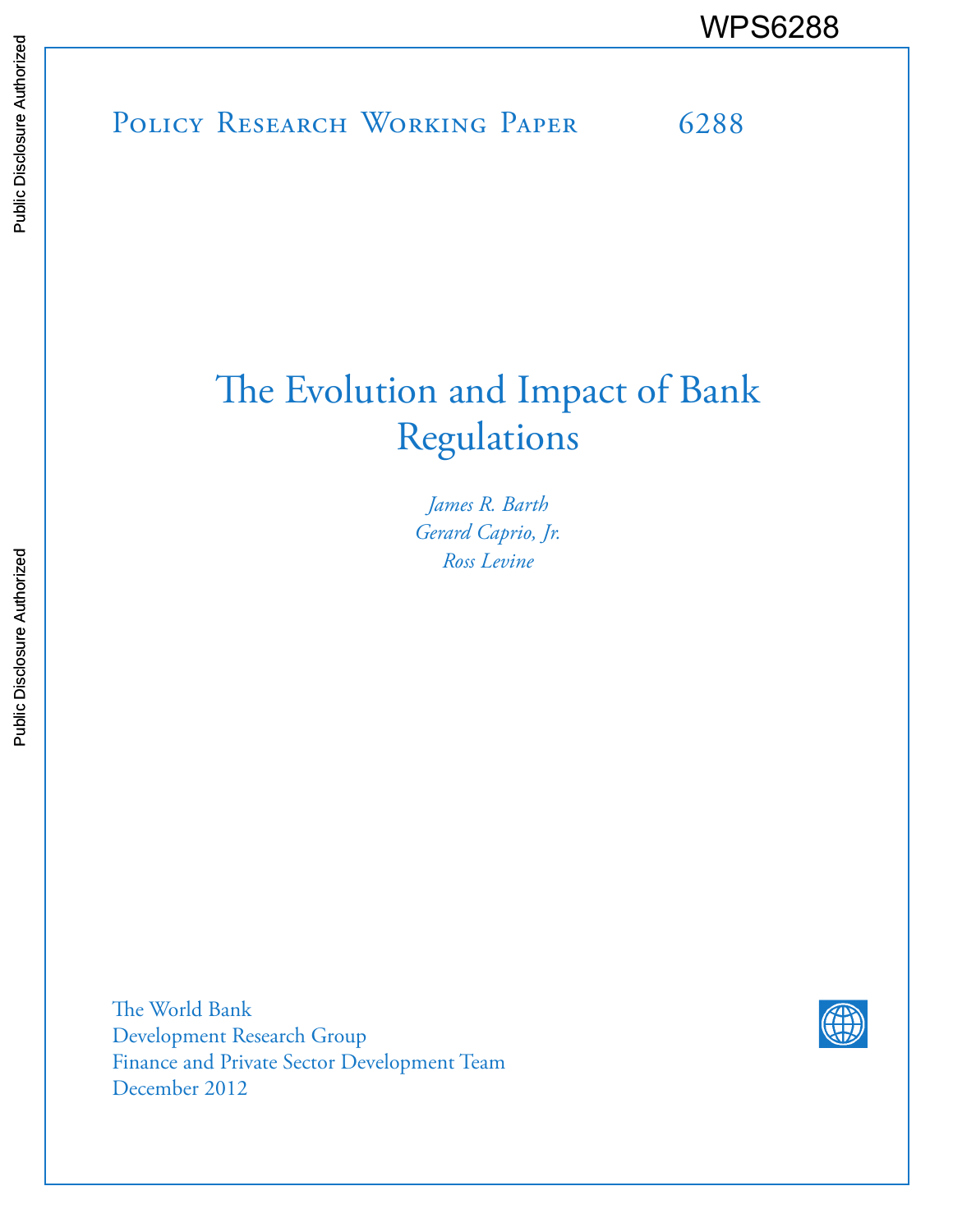#### POLICY RESEARCH WORKING PAPER 6288

# **Abstract**

This paper reassesses what works in banking regulation based on the new World Bank survey (Survey IV) of bank regulation and supervision around world. The paper briefly presents new and official survey information on bank regulations in more than 125 countries, makes comparisons with earlier surveys since 1999, and assesses the relationship between changes in bank regulations and banking system performance. The data suggest that many countries made capital regulations more stringent and granted greater discretionary power to official supervisory agencies over the past 12 years, but most countries

have not enhanced the ability and incentives of private investors to monitor banks rigorously—and several have weakened such private monitoring incentives. Although it is difficult to draw causal inferences from these data, and while there are material cross-country differences in the evolution of regulatory reforms, existing evidence suggests that many countries are making counterproductive changes to their bank regulations by not enhancing the ability and incentives of private investors to scrutinize banks.

This paper is a product of the Finance and Private Sector Development Team, Development Research Group. It is part of a larger effort by the World Bank to provide open access to its research and make a contribution to development policy discussions around the world. Policy Research Working Papers are also posted on the Web at http://econ.worldbank.org. The authors may be contacted at jbarth@milkeninstitute.org, Gerard.Caprio@williams.edu, and Ross\_levine@haas.berkeley.edu.

*The Policy Research Working Paper Series disseminates the findings of work in progress to encourage the exchange of ideas about development*  issues. An objective of the series is to get the findings out quickly, even if the presentations are less than fully polished. The papers carry the *names of the authors and should be cited accordingly. The findings, interpretations, and conclusions expressed in this paper are entirely those of the authors. They do not necessarily represent the views of the International Bank for Reconstruction and Development/World Bank and its affiliated organizations, or those of the Executive Directors of the World Bank or the governments they represent.*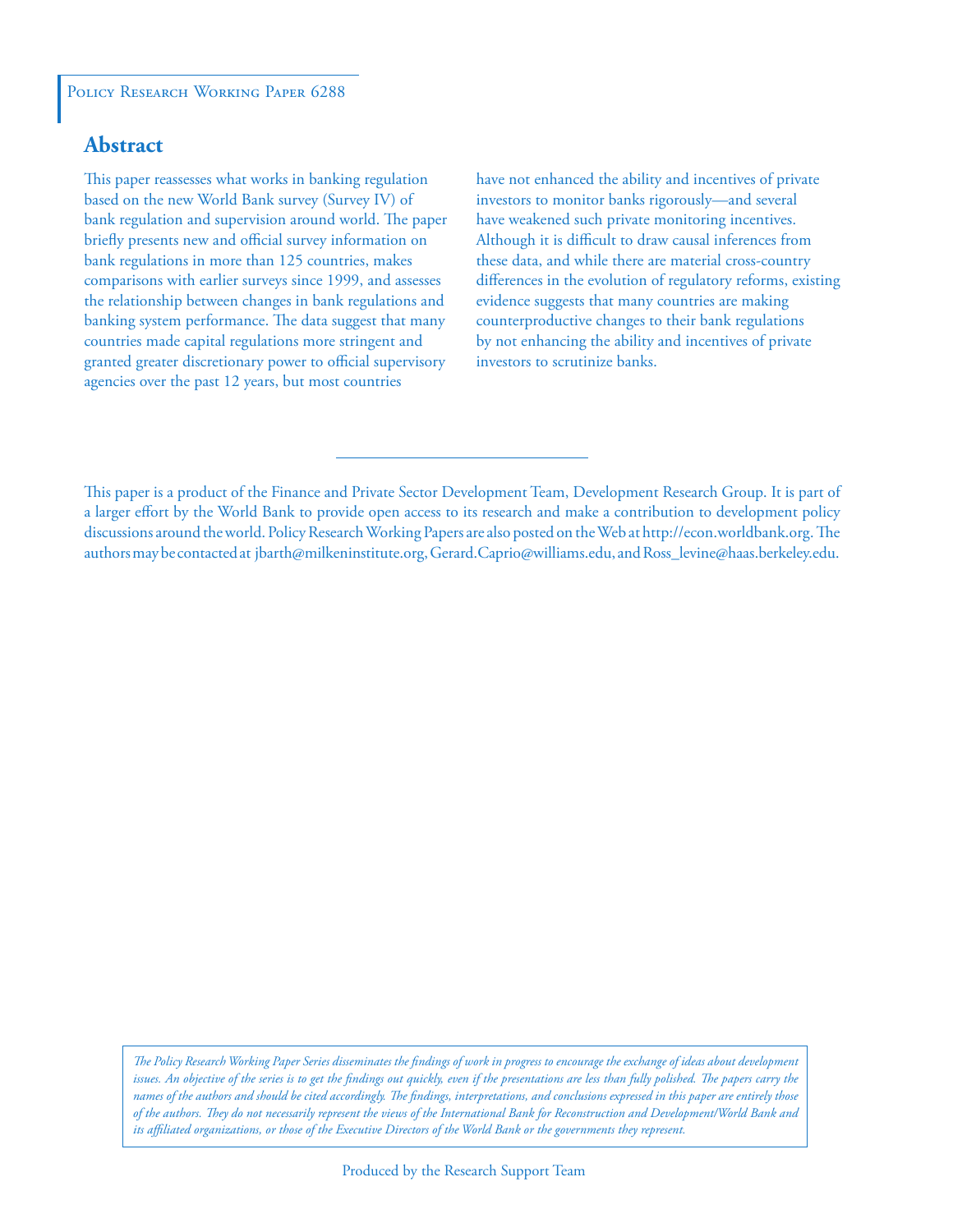# **The Evolution and Impact of Bank Regulations**

**James R. Barth, Gerard Caprio, Jr., and Ross Levine**

JEL Classification: G38; G21; L51; H11 Keywords: Financial Institutions; Government Policy; Scope of Government

James R. Barth is Lowder Eminent Scholar in Finance at Auburn University and Senior Finance Fellow at the Milken Institute; Gerard Caprio, Jr., is a Professor of Economics and Chair of the Center for Development Economics at Williams College; and Ross Levine is James and Merryl Tisch Professor of Economics, Director of the Rhodes Center in International Economics at Brown University, a Research Associate at the NBER, and a member of the Council on Foreign Relations.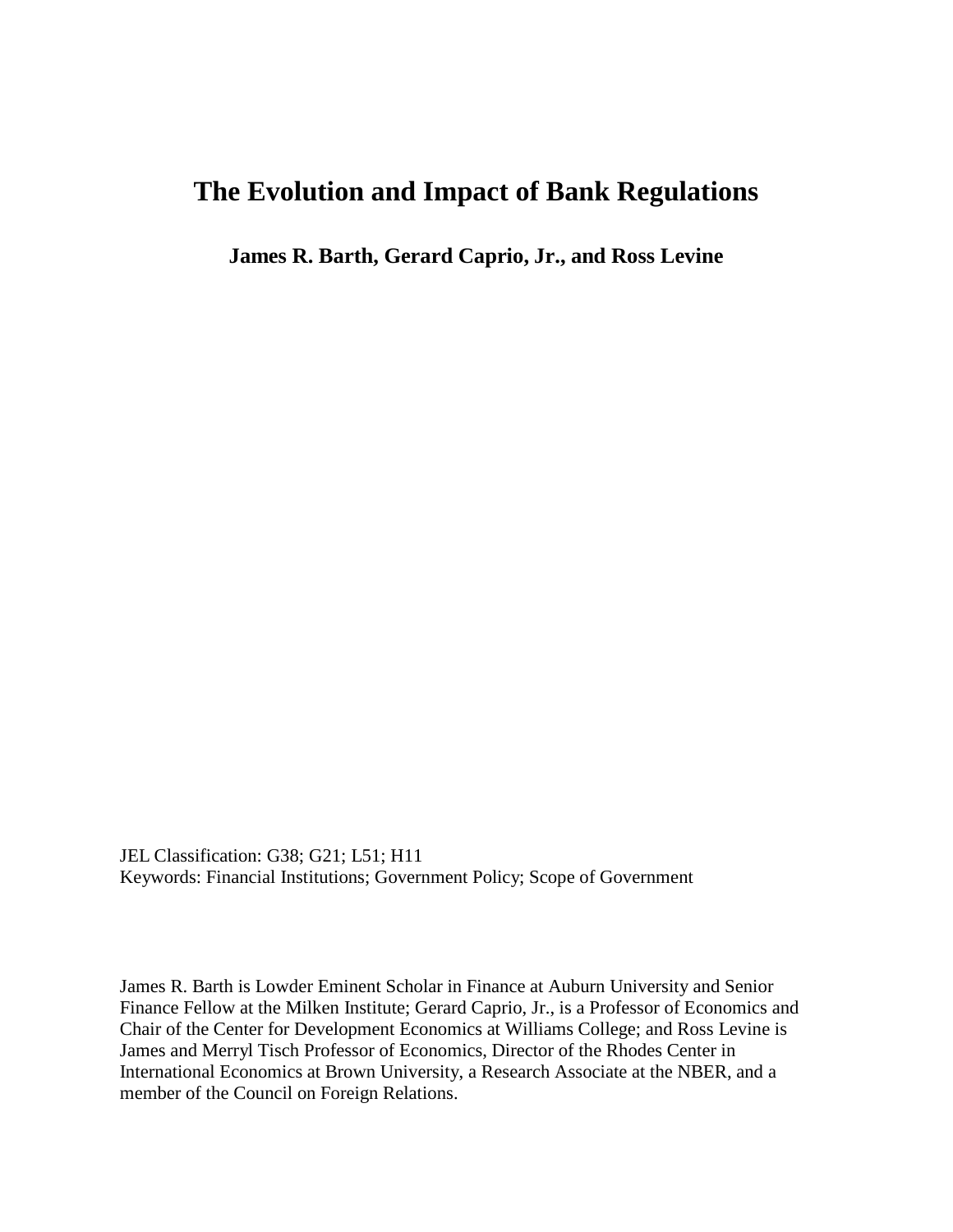# **I. Introduction**

l

Have countries reformed bank regulatory and supervisory policies over the last twelve years, and which reforms have enhanced banking system performance? The Bank for International Settlements (BIS), the International Monetary Fund (IMF), and the World Bank (Bank) work on designing effective financial sector reform strategies, communicating those recommendations to countries, and helping countries implement changes to improve the efficiency and stability of their financial systems. Indeed, in 1999 the Bank and the IMF started the Financial Sector Assessment Program (FSAP) to assess systematically the status of banking systems in countries and to make recommendations for reform. But have these recommendations been adopted and have they been successful at boosting the efficiency and stability of financial systems?

Motivated by these very basic questions, the World Bank asked us more than twelve years ago to start assembling the first cross-country database on bank regulation and supervision. Based on guidance from bank supervisors, financial economists, and our own experiences, the Bank began putting together an extensive survey of bank regulation and supervision.<sup>[1](#page-3-0)</sup> The original survey, Survey I, had 117 country respondents in 1999.<sup>[2](#page-3-1)</sup> The first update in 2003, Survey II, characterized the regulatory situation at the end of 2002, and had 152 respondents. Survey III, the last one taken while one of us was still with the Bank, has responses from 142 countries characterizing regulation and supervision as of 2005-2006. The World Bank completed Survey IV in 2011 (with some corrections in 2012) with responses from over 125 countries.

In this paper, we reassess what works in banking regulation based on the new World Bank survey (Survey IV) of bank regulation and supervision around world. This paper briefly

<span id="page-3-0"></span><sup>&</sup>lt;sup>1</sup> As in Barth, Caprio, and Levine (2006), we sometimes use the term regulation generically to apply to banking-sector policies and compliance mechanisms, while at other times to discuss particular, specific regulations or special aspects of supervision.

<span id="page-3-1"></span><sup>&</sup>lt;sup>2</sup> Specifically, the survey received answers from 1998 through 2000, but since the bulk of the answers were in 1999 we use this year to date the survey.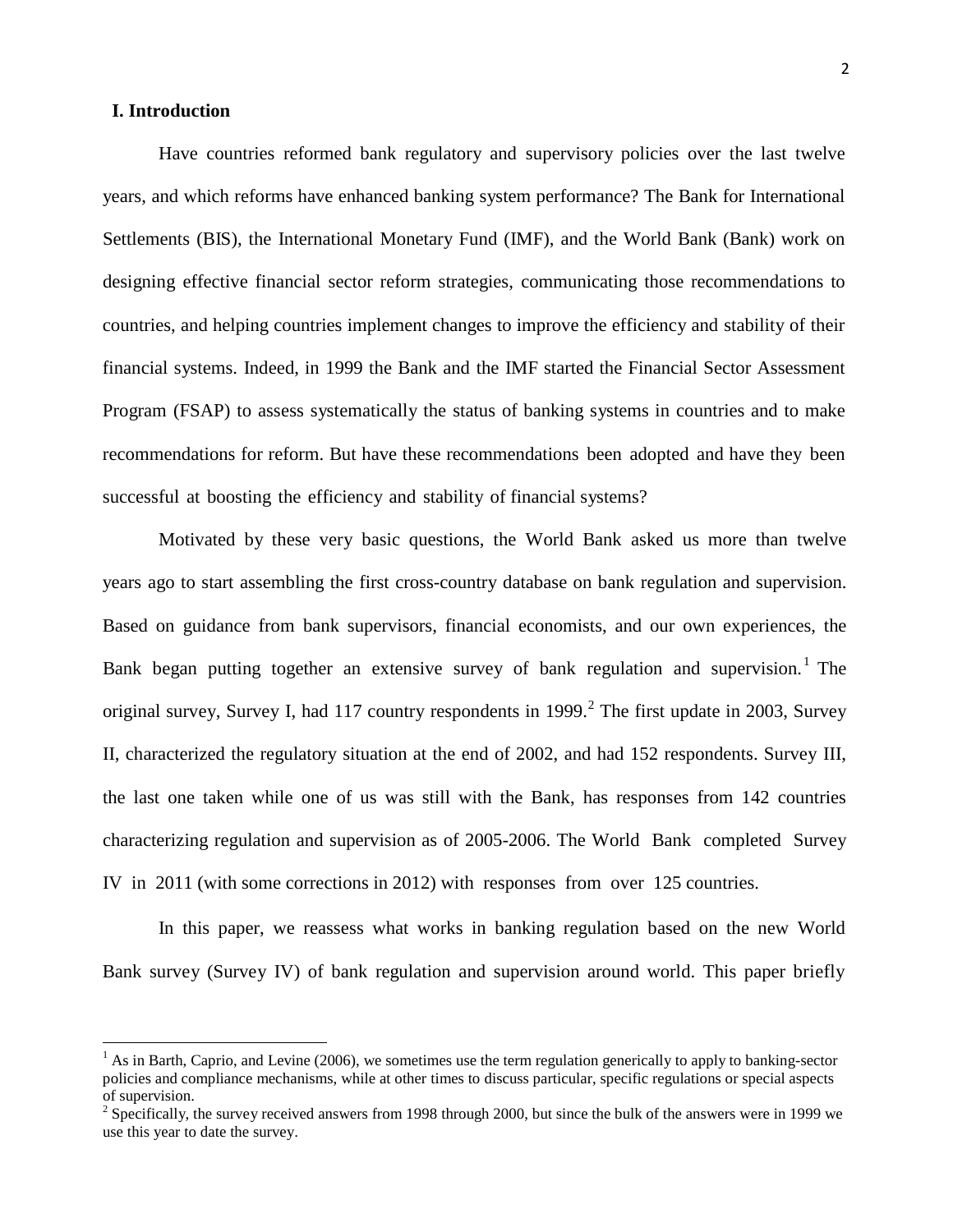presents new and official survey information on bank regulations in over  $125$  countries,<sup>[3](#page-4-0)</sup> makes comparisons with earlier surveys since 1999, and assesses the relationship between changes in bank regulations and banking system performance. To measure banking system performance, we use indicators of banking system depth, efficiency, and stability. In the analyses, we examine both the relationship between the level of banking system performance and indictors of bank regulation and supervision at various points in time over the last twelve year and we assess the relationship between changes in bank regulations and supervisory practices and banking system performance. Thus, we examine levels and changes to provide additional evidence on the linkages between banking system performance bank regulatory and supervisory policies.

This paper is structured as follows. Section II will very briefly review the structure of the survey and discuss some issues that arise in the responses to the three surveys. Next, Section III looks at the state of bank regulation around the world, and importantly how it has changed since 1999. At this point, we primarily focus on comparing Survey I and Survey IV. These comparisons and analyses will be updated and enhanced as our work continues. Section IV then asks whether the changes in bank regulation are contributing positively to banking sector development and to the efficiency and stability of banking systems around the world, comparing the results we obtained from Survey I. Section V concludes by drawing a few cautious, highly qualified lessons.

Based on our empirical analysis of what works best in bank regulation (BCL, 2006) and the subsequent changes that have taken place since the late 1990s in the regulatory environment, we see no basis for the view that countries around the world have primarily reformed for the better. Our earlier results showed no support for the view that tightening capital requirements or increasing supervisory powers had a positive impact on the financial sector, and in fact increased

 $\overline{\phantom{a}}$ 

<span id="page-4-0"></span><sup>&</sup>lt;sup>3</sup> See Barth, Caprio, and Levine, 2012, for much greater detail.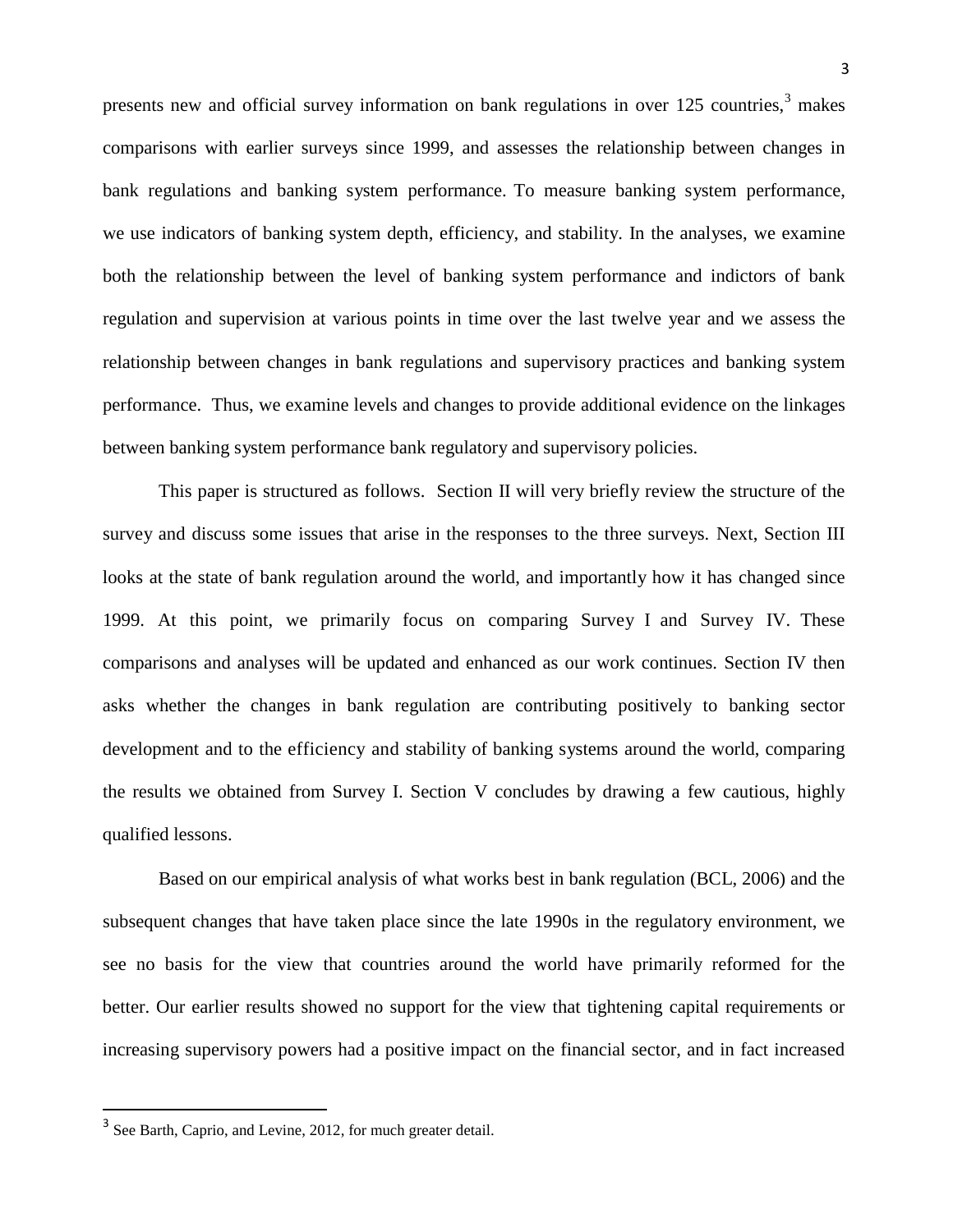supervision was found to be negatively related to the development of the banking sector and the integrity of the system (in other words, positively related to corruption in banking). On the other hand, we found considerable support that strengthening private monitoring was associated with deeper, more efficient, and less corrupt financial systems, but not with greater financial stability. As noted in Section IV, our results here, even with the Survey I data, are a bit weaker because of the smaller sample size used in this paper in order to preserve comparability with the Survey IV data. We continue to stand by the results as presented in BCL (2006). Thus, while many countries have followed the Basel guidelines and strengthened capital regulations and empowered supervisory agencies to a greater degree, existing evidence does not suggest that this will improve banking-system stability, enhance the efficiency of intermediation, or reduce corruption in lending. Although some countries have reformed their regulations to empower private monitoring, consistent with the third pillar of Basel II, there are many exceptions and even reversals along this dimension. Moreover, many countries intensified restrictions on non-lending activities, which existing evidence suggests hurts banking system stability, lowers bank development, and reduces the efficiency of financial intermediation.

Our tempered advice continues to be that countries will benefit from an approach to bank regulation that is grounded in what has worked in practice. In our earlier work, we found that an approach that favors private monitoring, limits moral hazard, removes activity restrictions on banks, encourages competition, including competition by foreign banks, and requires or encourages greater diversification appears to work best to foster more stable, more efficient, and less corrupt financial-sector development. Our earlier findings did not support a hurried adoption of the first two pillars of Basel II by developing countries, but rather stressed the value of first developing the legal, information, and incentive systems in which financial systems flourish to the benefit of everyone. Based on the existing evidence, we continue to believe that this approach is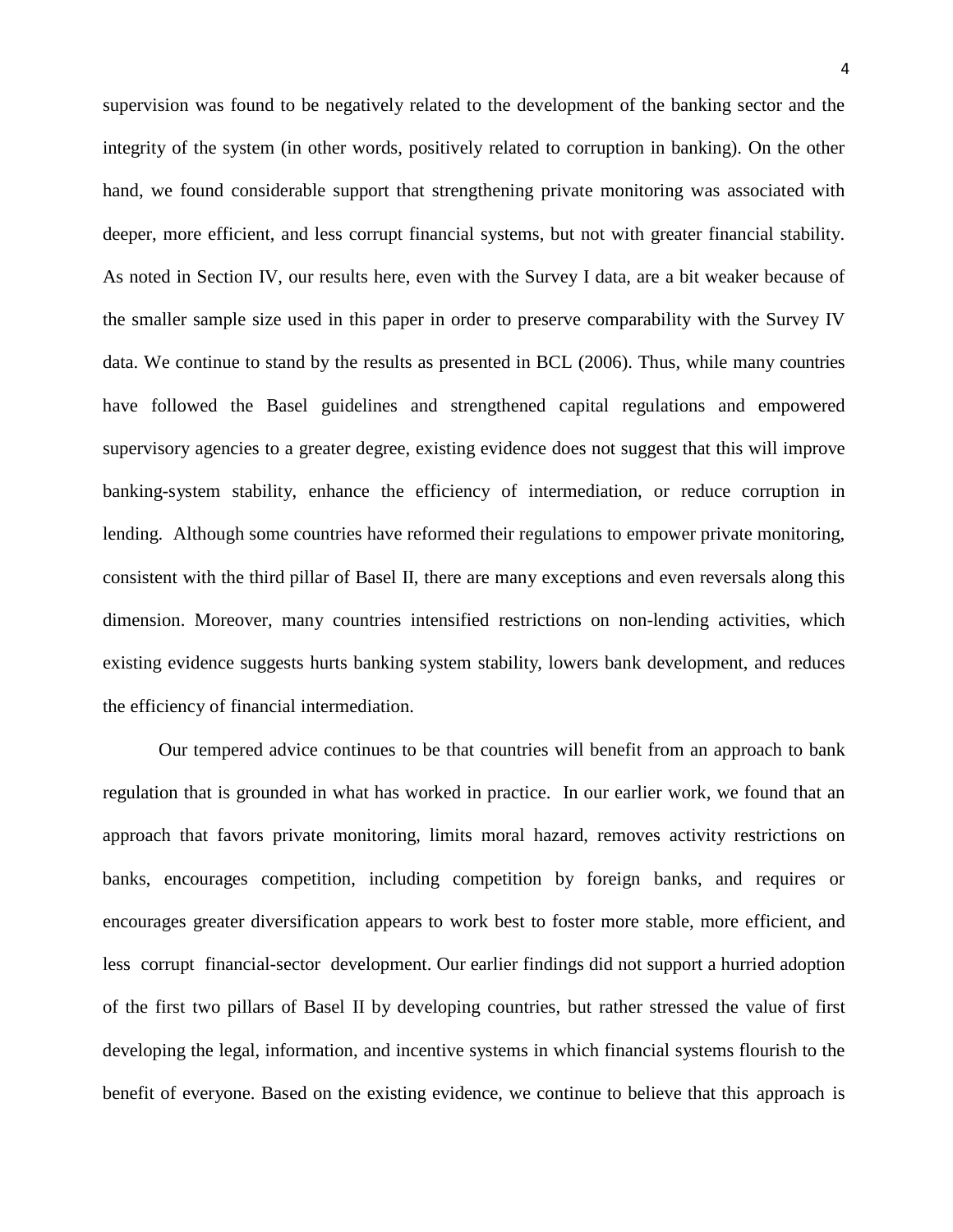the most sensible one for country authorities to pursue. Critically, the data in this new survey provide the raw material for research that should help confirm, refute, or refine this privatemonitoring view.

## **II. The Survey**

The Survey of Bank Regulation and Supervision Around the World assembles and makes available a database to permit international comparisons of various features of the bank regulatory environment. BCL (2012) and the World Bank website list the questions as they appear in the current survey, previous surveys and responses are on the World Bank website and the CD in BCL (2006).<sup>[4](#page-6-0)</sup> Although the current version has over 300 questions, compared with only about 60% much of the expansion was in the form of making explicit separate categories for responses or otherwise clarifying issues. Most questions could be answered "Yes/No" though in many cases we requested that in case of doubt the authorities attach governing regulations or laws. Some of these explicitly or implicitly refer to Basel II, such as those enquiring as to the plans for the implementation of Basel II, and if so then the variant of the first pillar to be adopted. Similarly, some of the questions relating to capital, provisioning, and supervision have been modified to keep abreast of current thinking and emerging practice in these areas.

We will not go into detail about the survey here given the earlier explanations provided in BCL (2012, 2006, 2004, and 2001). The latest survey continues to group the survey questions and responses into the same twelve sections as previously, namely,

- Entry into banking
- Ownership
- Capital
- Activities
- External auditing requirements

<span id="page-6-0"></span><sup>4</sup> Available at

 $\overline{\phantom{a}}$ 

[http://econ.worldbank.org/WBSITE/EXTERNAL/EXTDEC/EXTRESEARCH/0,,contentMDK:20345037~pagePK:642](http://econ.worldbank.org/WBSITE/EXTERNAL/EXTDEC/EXTRESEARCH/0,,contentMDK:20345037~pagePK:64214825~piPK:64214943~theSitePK:469382,00.html) [14825~piPK:64214943~theSitePK:469382,00.html](http://econ.worldbank.org/WBSITE/EXTERNAL/EXTDEC/EXTRESEARCH/0,,contentMDK:20345037~pagePK:64214825~piPK:64214943~theSitePK:469382,00.html)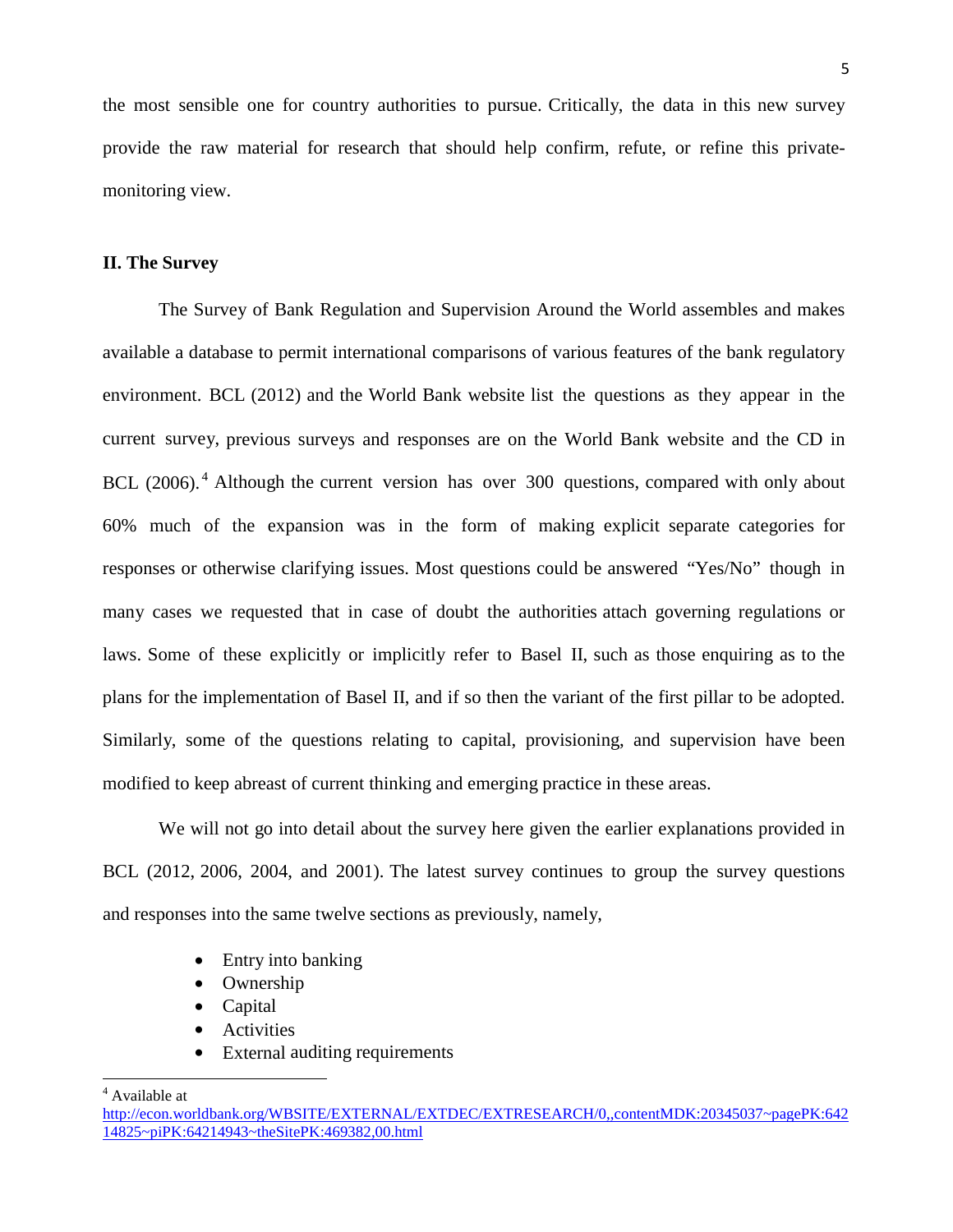- Internal management/organizational requirements
- Liquidity and diversification requirements
- Depositor (savings) protection schemes
- Provisioning requirements
- Accounting/information disclosure requirements
- Discipline/problem institutions/exit, and
- Supervision.

 $\overline{\phantom{a}}$ 

Also, as is evident in the survey, the majority of questions are structured to be in a yes/no format, or otherwise require a precise, often quantitative, response. Experience suggests that simple and precise questions increase the response rate and reduce the potential for mis-interpretation. With the fourth survey, we now have data spanning about 12-13 years.

We have noted in past work that the individual responses in the survey likely are of interest in their own right, especially for authorities who want to compare particular features of their own banking systems with those in other countries. However, notwithstanding interest in individual responses, it is difficult to extract lessons from so many responses. Yet policy makers want to know the general direction in which to proceed with reforms (e.g., whether to emphasize bank activity restrictions, capital requirements, bank supervision, or private monitoring) to improve banking systems. Consequently, this group will appreciate a greater degree of grouping and aggregation (and thus quantification) of the responses, as will empirical researchers bound by degrees of freedom (and a need for quantifiable variables). So we follow our earlier practice (BCL 2006, 2004, and 2001) and aggregate the data into broader indices, the principal ones being: Overall Restrictions (on bank activities), Entry Requirements, Official Supervisory Powers, Private Monitoring, and Capital Regulation. As in the past, we stress that there is no unique grouping or aggregation (or even quantification), and we still encourage researchers to experiment with their own groupings. $5$ 

<span id="page-7-0"></span><sup>&</sup>lt;sup>5</sup> See BCL (2006) for the description of the indices, and the caveat on their arbitrary nature. For example, we include the Certified Audit Required variable, which measures whether an external audit by a licensed or certified auditor is required of banks, in the index of Private Monitoring. Yet, in the countries in which this is a requirement imposed by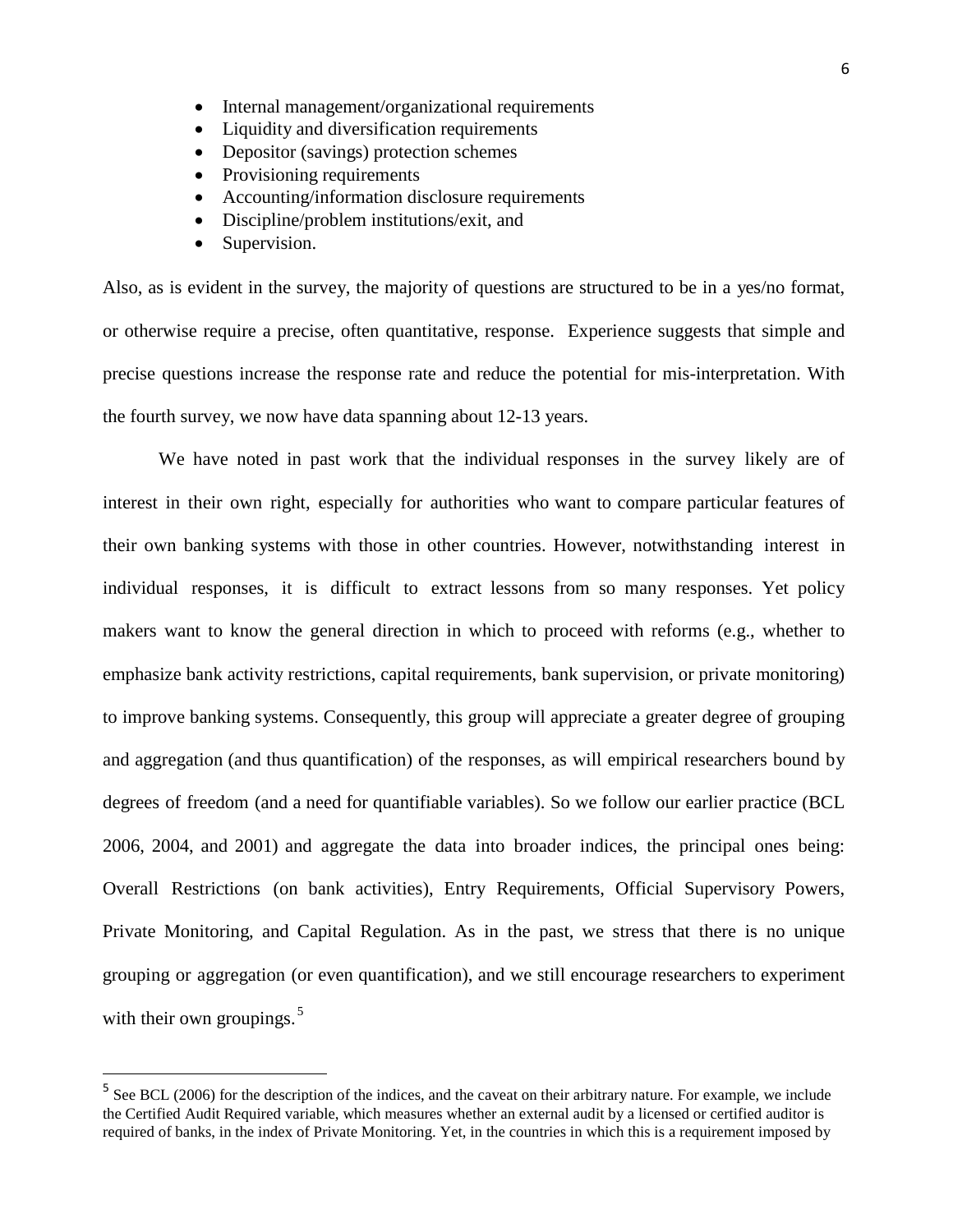Before turning to the data, an obvious question concerns the accuracy of the responses. The survey was sent to the principal contacts in each country of the Basel Committee on Bank Supervision. Even though these contacts should know the regulatory environment, the survey's scope is such that for any country a number of people usually are involved in its completion, and some or all of the members of this group might change over time, raising the issue of differences in the interpretation of questions over time (in addition to changes in the wording noted above). In the first three surveys, we ourselves went back to or directed correspondence with authorities for clarification, where there were notable changes, as well as posting the survey responses on the web, so that the data could be challenged and inconsistencies resolved. As none of us were with the World Bank, we were not involved with this cleaning process for Survey IV, and in this paper use the data posted on the World Bank website. As always, there are instances of unclear responses from the authorities and we accordingly recommend ongoing efforts to clean (and update) the data. There are also some notable gaps at present, such as the absence of responses from Japan and Saudi Arabia in the latest survey. It might also be noted that some countries chose not to respond to any surveys, not to respond to some surveys but to others, and not to answer some questions but others, which raises the question as to whether this was a strategic decision or simply survey fatigue.

# **III. Bank Regulation and Supervision around the World**: **What the Data Say**

With four surveys over more than a decade, one can ask to what extent have there been changes in the regulatory environment in countries around the world. As Survey IV is just becoming available, analysis of these changes understandably is in an early stage, and we hope that with the data available on the web, more people will investigate the impact of variations in

l

supervisors, one could instead include this variable in an index of supervision.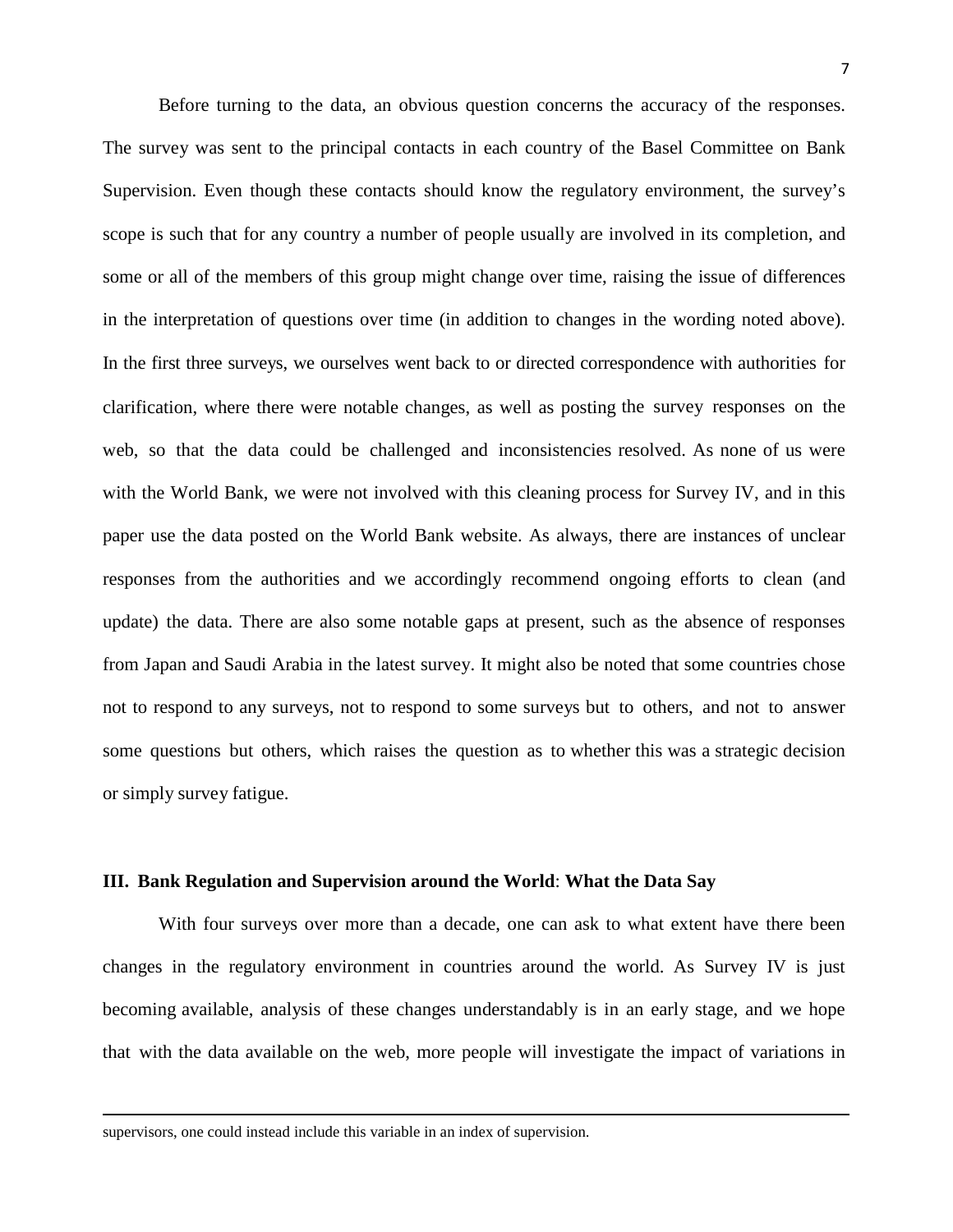bank regulation on various outcomes. Also, in principle this analysis can be done for all of the individual questions and countries that are available over the surveys. Here we restrict our attention to the major indices that we highlighted in BCL (2006, 2012). As noted, that focus was motivated by the view that country authorities were interested in the strategy that they should take in reforming their financial systems, a view that we continue to hold. As also mentioned and reemphasized above, others may identify more appropriate ways of constructing indices based on particular questions or circumstances.

Figure 1 shows the changes in overall restrictiveness of bank activities. Although it would be possible to compute a single score by adding up or taking the average degree of restrictiveness in each country, it is not clear how to interpret such a number. One could weight all countries equally, or by their share in world GDP or world banking assets, and likely get different results. Figure 1 shows the countries for which we were able to make comparisons on restrictiveness in Surveys I and IV, and except for banks' ability to own nonfinancial firms, it appears as though restrictions are on the decrease (for other categories, the amount of red and yellow is decreasing from survey I to IV. However, as BCL (2012) show, most of this easing was up to 2006, and tightening has been on the rise since then.

**Figure 1. Regulatory restrictions on bank activities and the mixing of banking and commerce: Percentage distribution of 126 countries in Survey I and 124 countries in Survey IV by degree of restrictiveness**

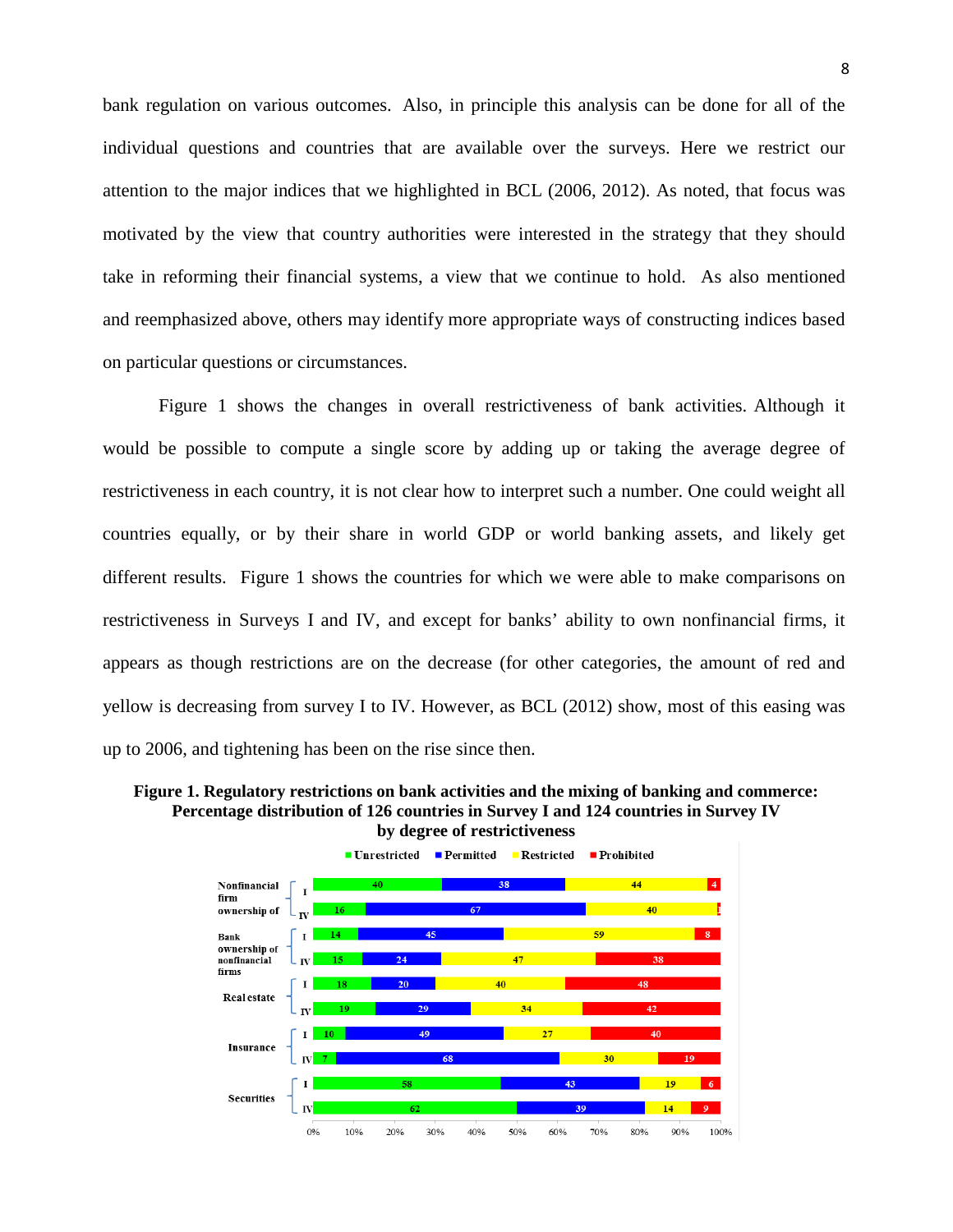Domestic bank entry requirements (Figure 2) mostly remained unchanged, though there was some tightening in crisis countries, including in the U.S. case (increases shown in blue). Note that this index essentially counts the number of requirements for a banking license: (1) Draft bylaws; (2) Intended organizational chart; (3) Financial projections for first three years; (4) Financial information on main potential shareholders; (5) Background/experience of future directors; (6) Background/experience of future managers; (7) Sources of funds to be used to capitalize the new bank; and (8) Market differentiation intended for the new bank. Thus this index is a proxy for the hurdles that entrants have to overcome to get a license. However, the absence of changes does not necessarily imply that the banking sector was not undergoing significant change, as foreign entry was expanding sharply in a number of countries.

In the original survey, we did not have a separate question for the ease of foreign entry, as this was captured in a parallel survey by the U.S. Office of the Comptroller of the Currency,<sup>[6](#page-10-0)</sup> and is not directly comparable to the question on foreign entry in the current survey.





<span id="page-10-0"></span><sup>&</sup>lt;sup>6</sup> This is based on a survey of bank borrowers on the extent to which they had to pay a bribe to get a bank loan. Since in this effort we controlled for economy-wide corruption, it is not the case that our results reflect countries stepping up supervision in response to greater corruption.

 $\overline{\phantom{a}}$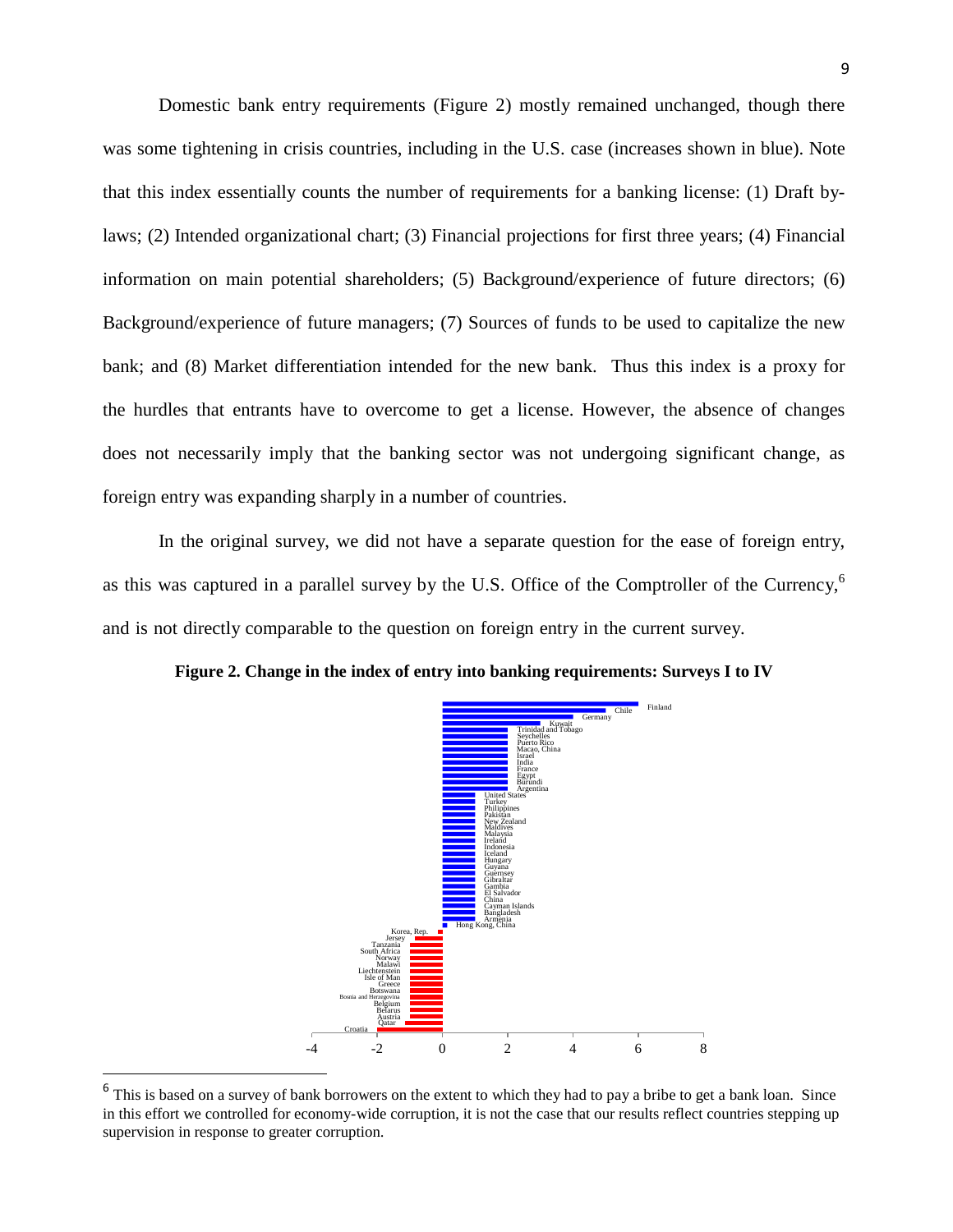Note: 85 countries with no change are Angola, Australia, Bahrain, Belize, Benin, Bhutan, Brazil, Bulgaria, Burkina Faso, Canada, Colombia, Costa Rica, Côte d'Ivoire, Cyprus, Denmark, Dominican Republic, Ecuador, Estonia, Ethiopia, Fiji, Ghana, Guatemala, Guinea-Bissau, Honduras, Italy, Jamaica, Jordan, Kazakhstan, Kenya, Kosovo, Kyrgyz Republic, Latvia, Lebanon, Lesotho, Lithuania, Luxembourg, Madagascar, Mali, Malta, Mauritius, Mexico, Moldova, Morocco, Mozambique, Namibia, Nepal, Netherlands, Nicaragua, Niger, Nigeria, Oman, Panama, Paraguay, Peru, Poland, Portugal, Romania, Russia, Samoa (Western), Senegal, Singapore, Slovakia, Slovenia, Spain, Sri Lanka, Suriname, Swaziland, Switzerland, Syria, Taiwan (China), Tajikistan, Thailand, Togo, Tonga, Tunisia, Uganda, Ukraine, United Arab Emirates, United Kingdom, Uruguay, Vanuatu, Venezuela, Virgin Islands (British), and Zimbabwe.

Figures 3, 4, and 5 show the changes in the three pillars of Basel II, namely Capital Regulation, Official Supervisory Power, and Private Monitoring, respectively. Interestingly, many more countries were increasing capital requirements over the entire period, whereas there is no marked difference in the increase or decrease of supervisory powers and slightly fewer countries increasing private monitoring compared with those decreasing it.

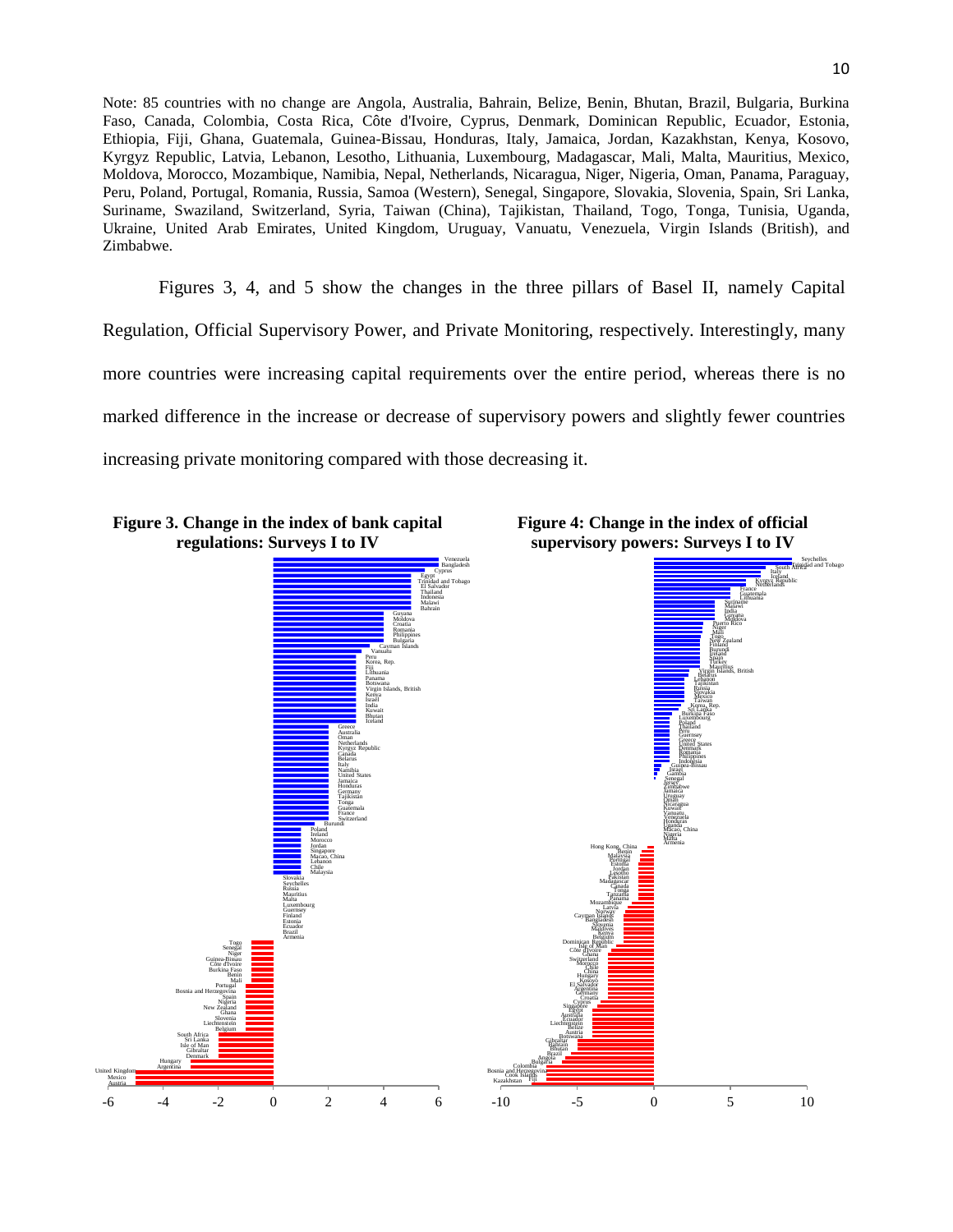

**Figure 5: Change in the index of private monitoring from Surveys I to IV**

We will now turn our attention to a more systematic extension of our earlier research to gauge the impact of the aforementioned changes in the regulatory environment on the development of the banking sector, its fragility, and other outcomes of interest.

# **IV. Bank Regulation and Supervision around the World: What the Data Mean**

# **IV. A. Variable Definitions**

Since BCL (2006) provides information on the data, sources, and specific survey questions used to construct the variables for this paper, we only briefly define them here in the text.

1. *Bank Activity Regulatory Variables*. We measure the degree to which national regulatory authorities allow banks to engage in the following three fee-based rather than more traditional interest-spread-based activities: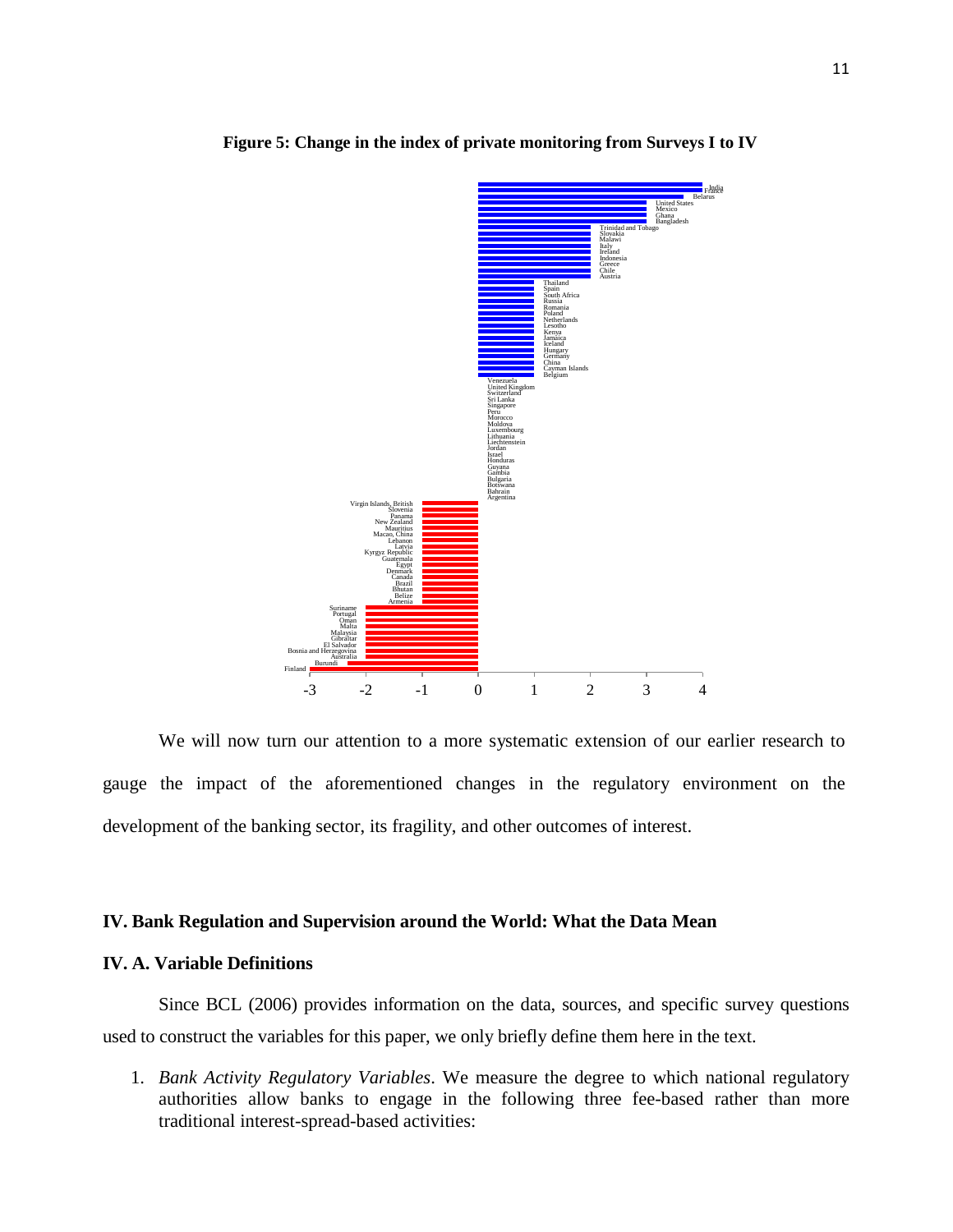- a. **Securities Activities:** the ability of banks to engage in the business of securities underwriting, brokering, dealing, and all aspects of the mutual fund industry.
- b. **Insurance Activities:** the ability of banks to engage in insurance underwriting and selling.
- c. **Real Estate Activities:** the ability of banks to engage in real estate investment, development, and management.
- d. **Restrictions on Bank Activities:** includes restrictions on securities, insurance, and real estate activities plus restrictions on the banks owning and controlling nonfinancial firms.
- 2. *Capital Regulatory Variables*. We use three measures of capital regulatory stringency.
	- a. **Overall Capital Stringency** measures the extent of regulatory requirements regarding the amount of capital banks must hold.
	- b. **Initial Capital Stringency** measures whether the source of funds that count as regulatory capital can include assets other than cash or government securities, borrowed funds, and whether the regulatory/supervisory authorities verify the sources of capital.
	- c. **Capital Regulatory Index** incorporates the previous two measures of capital stringency.
- 3. *Official Supervisory Action Variables.*
	- a. **Official Supervisory Power** measures the extent to which official supervisory authorities have the authority to take specific actions to prevent and correct problems.

We also decompose this variable into three constituent parts:

- (1) **Prompt Corrective Power** measures the extent to which the law establishes predetermined levels of bank solvency deterioration that forces automatic enforcement actions, such as intervention, and the extent to which supervisors have the requisite, suitable powers to do so.
- (2) **Restructuring Power** measures the extent to which supervisory authorities have the power to restructure and reorganize troubled banks.
- (3) **Declaring Insolvency Power** measures the extent to which supervisory authorities have the power to declare a deeply troubled bank insolvent.
- b. **Supervisory Forbearance Discretion** measures the degree to which supervisory authorities may engage in forbearance when confronted with violations of laws or regulations or with other imprudent behavior on the part of banks.
- c. **Loan Classification Stringency** measures the degree to which loans that are in arrears must be classified as sub-standard, doubtful, or loss.
- d. **Provisioning Stringency** measures the degree to which a bank must provision against a loan that is classified first as sub-standard, then as doubtful, and lastly as loss.
- e. **Diversification Index** measures whether regulations support geographical asset diversification. It is based on two variables:
	- (1) **Diversification Guidelines:** whether there are there explicit, verifiable, and quantifiable guidelines for asset diversification.
	- (2) **No Foreign Loans:** whether banks are prohibited from making loans abroad.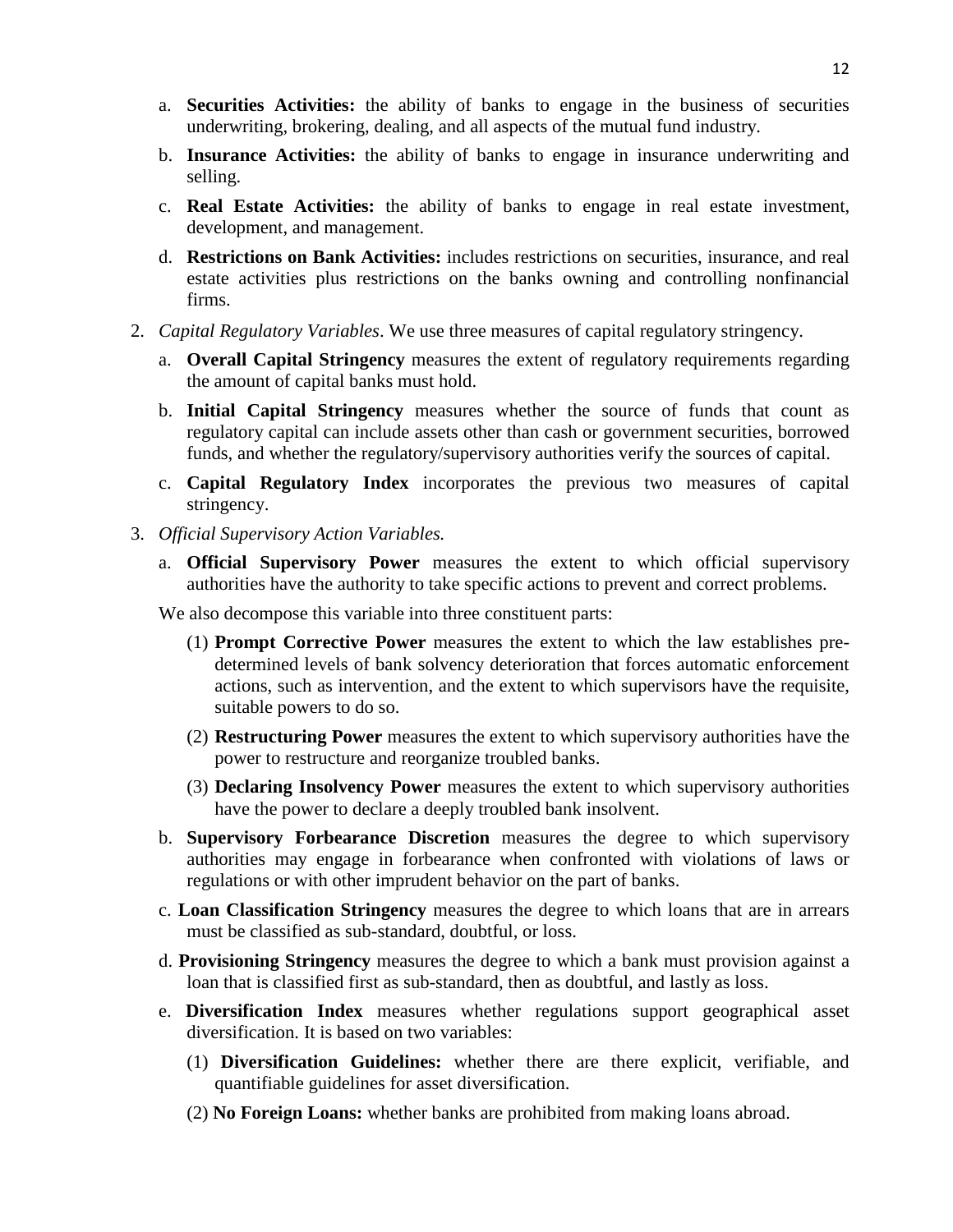- 4. *Private Monitoring Variables*. We measure private-sector monitoring with four indicators.
	- a. **Certified Audit Required:** This variable captures whether an outside licensed audit is required of the financial statements issued by a bank. Such an audit would presumably indicate the presence or absence of an independent assessment of the accuracy of financial information released to the public.
	- b. **Percent of 10 Biggest Banks Rated by International Rating Agencies:** The percentage of the top 10 banks that are rated by international credit-rating agencies. The greater the percentage, the more the public may be aware of the overall condition of the banking industry as viewed by an independent third party.
	- c. **No Explicit Deposit Insurance Scheme:** takes a value of 1 if there is an explicit deposit insurance scheme, and 0 otherwise. Lower values indicate more private monitoring.
	- d. **Bank Accounting:** this variable takes a value of 1 when the income statement includes accrued or unpaid interest or principal on nonperforming loans and when banks are required to produce consolidated financial statements.
	- e. **Private Monitoring Index:** includes (a), (b) [which equals 1 if the percentage is 100; 0 otherwise], (c), and (d). In addition, three other measures are included in the index based on 'yes or no' answers. Specifically, a 1 is assigned if off-balance sheet items are disclosed to the public; if banks must disclose risk management procedures to the public; and if subordinated debt is allowable (required) as a part of regulatory capital. Higher values indicating more private oversight.
- 5. *Entry into Banking Requirements***:** measures the specific legal requirements for obtaining a license to operate as a bank
- 6. *Government-Owned Banks***:** fraction of system's assets 50% or more government owned.
- 7. *Outcomes*:
	- a. **Bank Development:** equals claims on the private sector by deposit money banks as a share of GDP from 1999 for the Survey 1 results and 2011 for the Survey IV results.
	- b. **Net Interest Margin:** equals net interest income divided by total assets, 1999 and 2011 for the Survey IV results.
	- c. **Overhead Costs:** equals total bank overhead costs as a share of total banks assets, 1999 and 2011 for the Survey IV results.
	- d. **Nonperforming Loans:** nonperforming loans as a share of total assets, 1999 and 2011 for the Survey IV results.
	- 8. **Indexes.** We use here just one method to construct indexes of regulations and supervisory practices that incorporate the answers to several questions from our survey, with the specific questions listed in Table 1. Since many of the questions can be specified as simple zero/one variables, we simply add up the individual zero/one answers. This method gives equal weight to each of the questions in constructing the index. In previous work (BCL 2006) we have used the first principal component of the underlying questions. In constructing this component, the factor analytic procedure produces a principal component with mean zero and standard deviation one. An advantage of this method is that equal weights for the individual questions are not specified. A disadvantage is that it is less transparent how a change in the response to a question changes the index.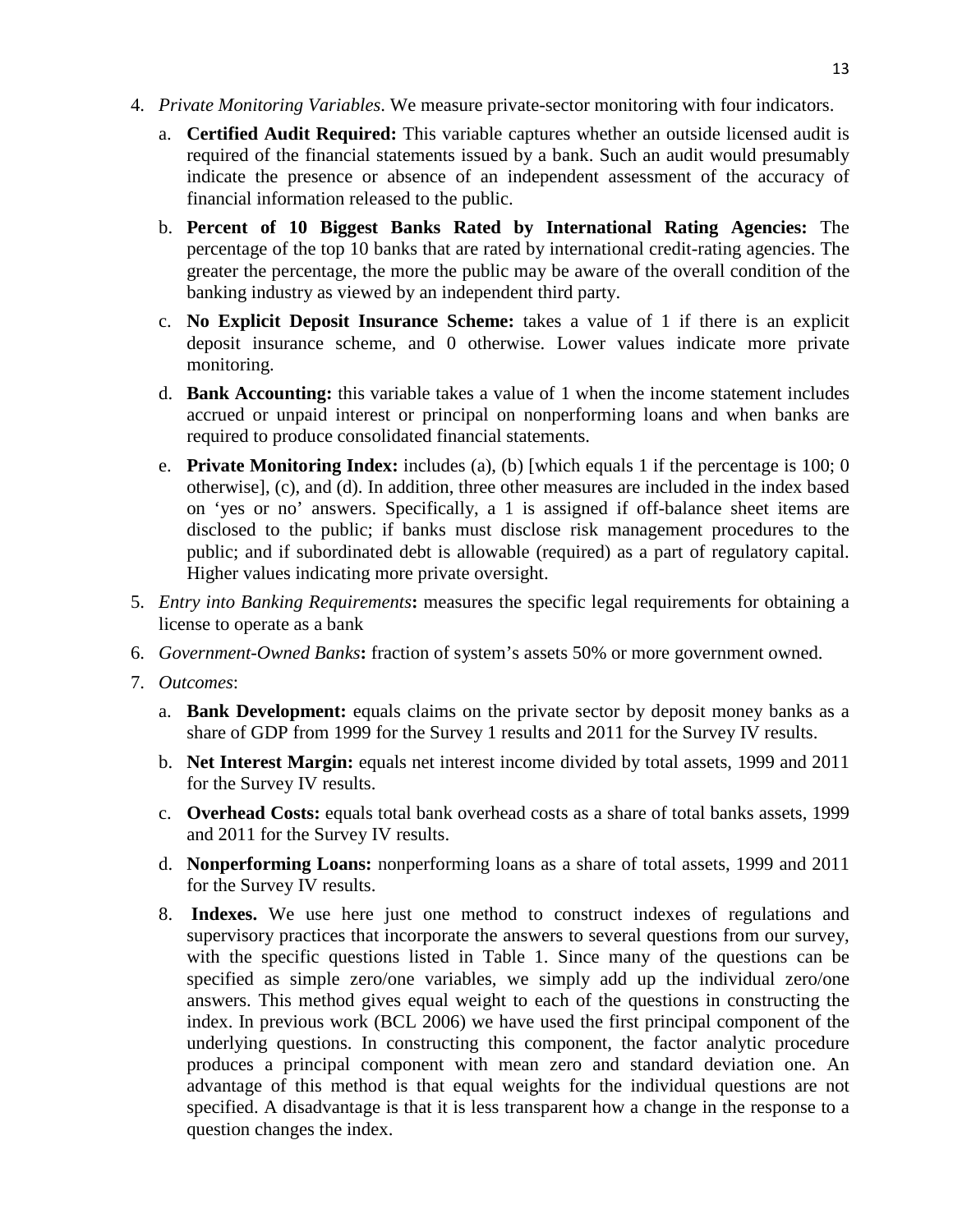### **IV.B How Reforms Affect Banking Systems**

How have reforms to bank regulations and supervisory practices affected national banking systems? In countries that changed their regulatory policies, have these reforms boosted banking system development? Have these policy changes enhanced the efficiency of intermediation and reduced the fragility of the banking system? Answers to these questions will help some countries adjust their reforms and help other countries avoid mistakes and select more appropriate reform strategies. We should point out that it is of course early to make these assessments. No one would argue, for example, that changes to financial regulation and supervision in 2011 would have an immediate impact on financial development, the efficiency of banking or the fragility of the system, yet 2011 is the latest for which we can get measures of the outcome variables.

In light of data constraints, we first re-run the regressions of the relationships between bank regulations and banking-system fragility, development, and efficiency, using the Survey I data posted on the World Bank website, and we then re-run these regressions using the Survey IV data. Tables  $1 - 4$  present estimates of the relationships between various bank regulations and bank development, efficiency, and fragility. Although we employ the same control variables as in BCL (2004), there are some differences. First and most importantly, BCL (2004) uses the first principal component of the underlying survey questions to construct an index while in this paper we use the summation of the individual questions. Second, there are some small differences in sample size, as noted below, which emerge both because of revisions to the survey responses and because of the treatment of missing values in the underlying survey questions.

What has changed from earlier research? The first three rows of Table 1, which correspond to the three pillars of Basel II, show no impact of capital regulation on bank development or either measure of efficiency, and some effect in the right direction of capital on fragility as measured by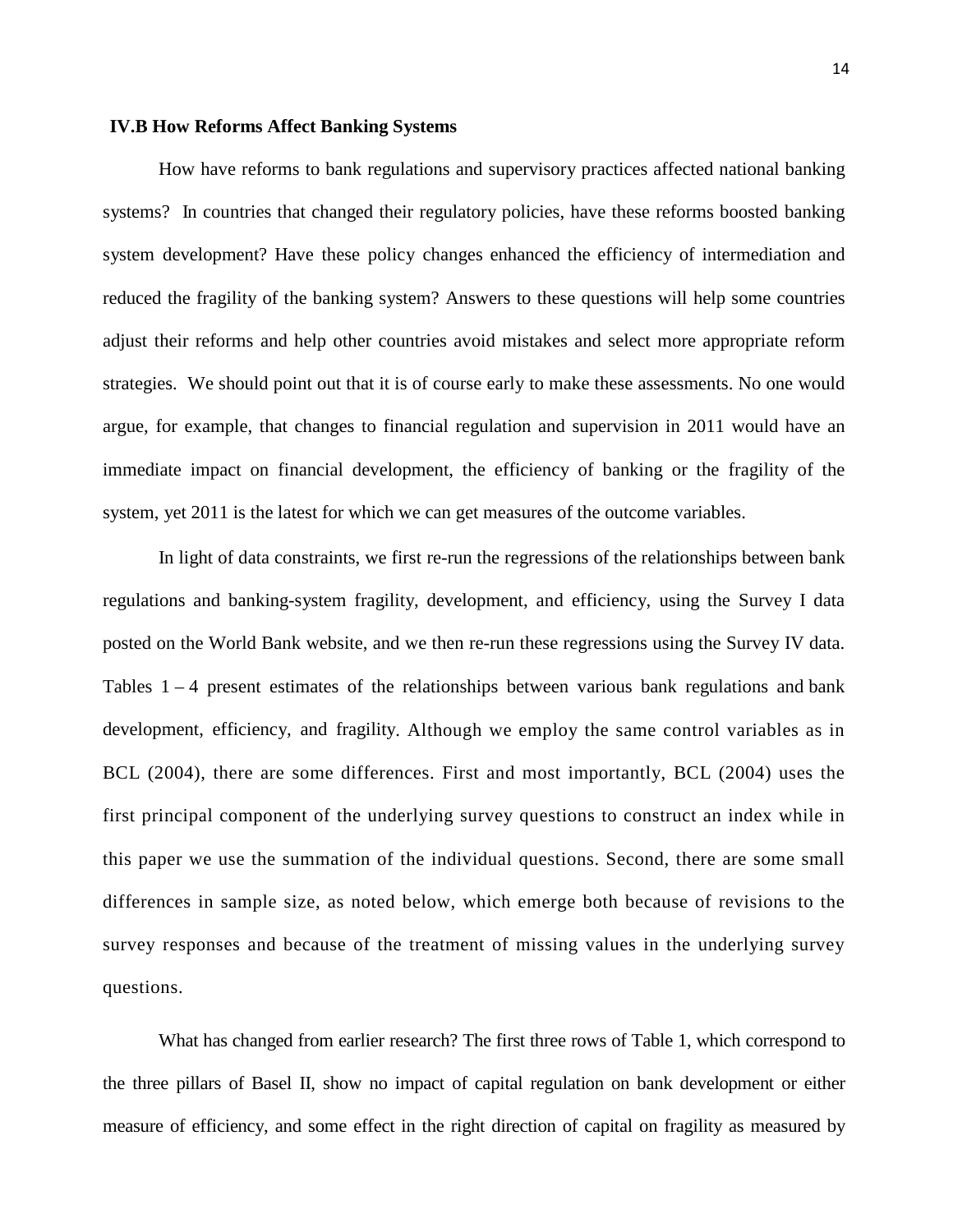NPLs. When the government-owned banks variable is added to the right-hand side, this latter effect loses significance (Table 2). Private monitoring has significant effects across the board in Table 1 and with the same signs found in earlier research, but with government-owned banks (Table 2) only remains significant in the regression of overhead costs.<sup>[7](#page-16-0)</sup> These results differ somewhat from BCL (2006), where the addition of government ownership also decreased the size of the coefficients but for the most part they remained statistically significant. One difference here is that the sample is smaller due to differences in the construction in the indexes. In our earlier work, the use of principal components in constructing the indexes allowed us to use observations even when a few questions were not answered, and more importantly we were able to fill in a large number of missing values or clearly incorrect responses by going back to the country authorities (after the survey results had already been posted). In this paper, we took the raw data 'as is' from the World Bank website, and for countries with missing values, had to drop that observation as we were producing the indexes by summation, and summing responses with different numbers of replies would clearly lead to a mischaracterization of the data. This approach was dictated by the desire to be consistent with the Survey IV results; although we will attempt to fill in missing values in BCL (2012) for that survey, that work is not yet complete.

The difference in the index construction did not change materially the results on official supervisory powers, which remains insignificant with or without the addition of government-owned banks. That supervision has no impact on bank fragility, as measured by NPLs, thus remains troubling. Tighter entry requirements are linked with an increase in efficiency, even when government banks are added, and restrictions on banks' activities lead to lower bank development and higher interest margins in both Tables 1 and 2. Interestingly, restrictions on activities are not linked with greater stability here, when stability is measured by NPLs, but this coefficient was significant in our

 $\overline{\phantom{a}}$ 

<span id="page-16-0"></span><sup>&</sup>lt;sup>7</sup> This result likely is due to the highly negative correlation between private monitoring and government ownership of the banking sector. As is easily understood, it makes no sense for the private sector to bother monitoring state-owned banks, as the risk is the same across all such banks.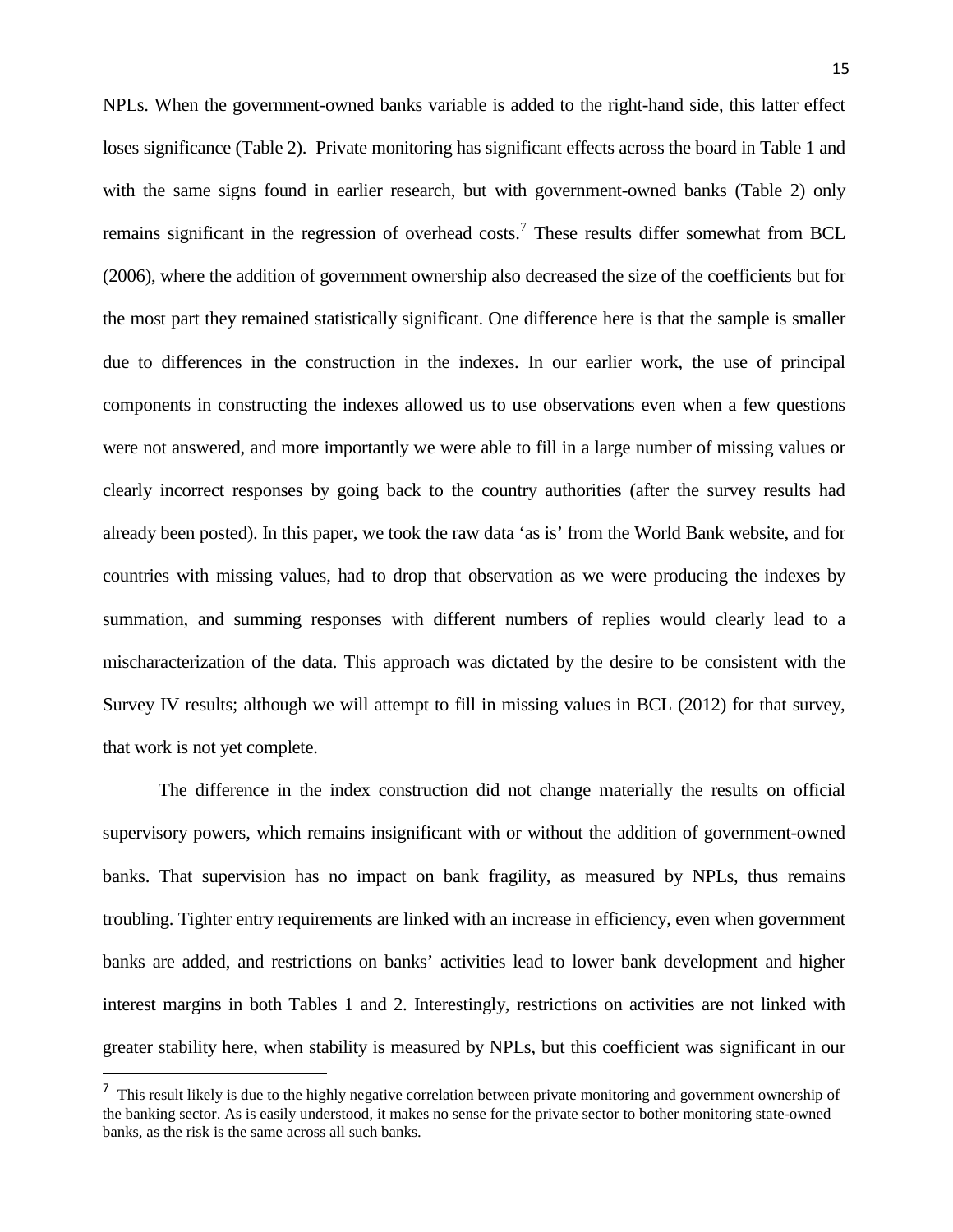earlier work when stability was measured by the likelihood of a systemic crisis.

Tables 3 and 4 show the first results for the Survey IV data, and here it is necessary to point out an even smaller sample size, relative to Tables 1 and 2, as a result of the missing values needed for the construction of the indexes. Interestingly, an increase in the capital regulation index now is associated with a significant decrease in the development of the banking sector, though we would note that the contemporaneous nature of the right- and left-hand side variables raises a caution in the interpretation of this or other results in these two tables. Private monitoring remains positively associated with banking development and with efficiency (via a lower interest margin) in Table 3, though the former effect disappears with government-owned banks. Official supervisory powers, entry requirements, and activity restrictions have no statistical significance whatsoever.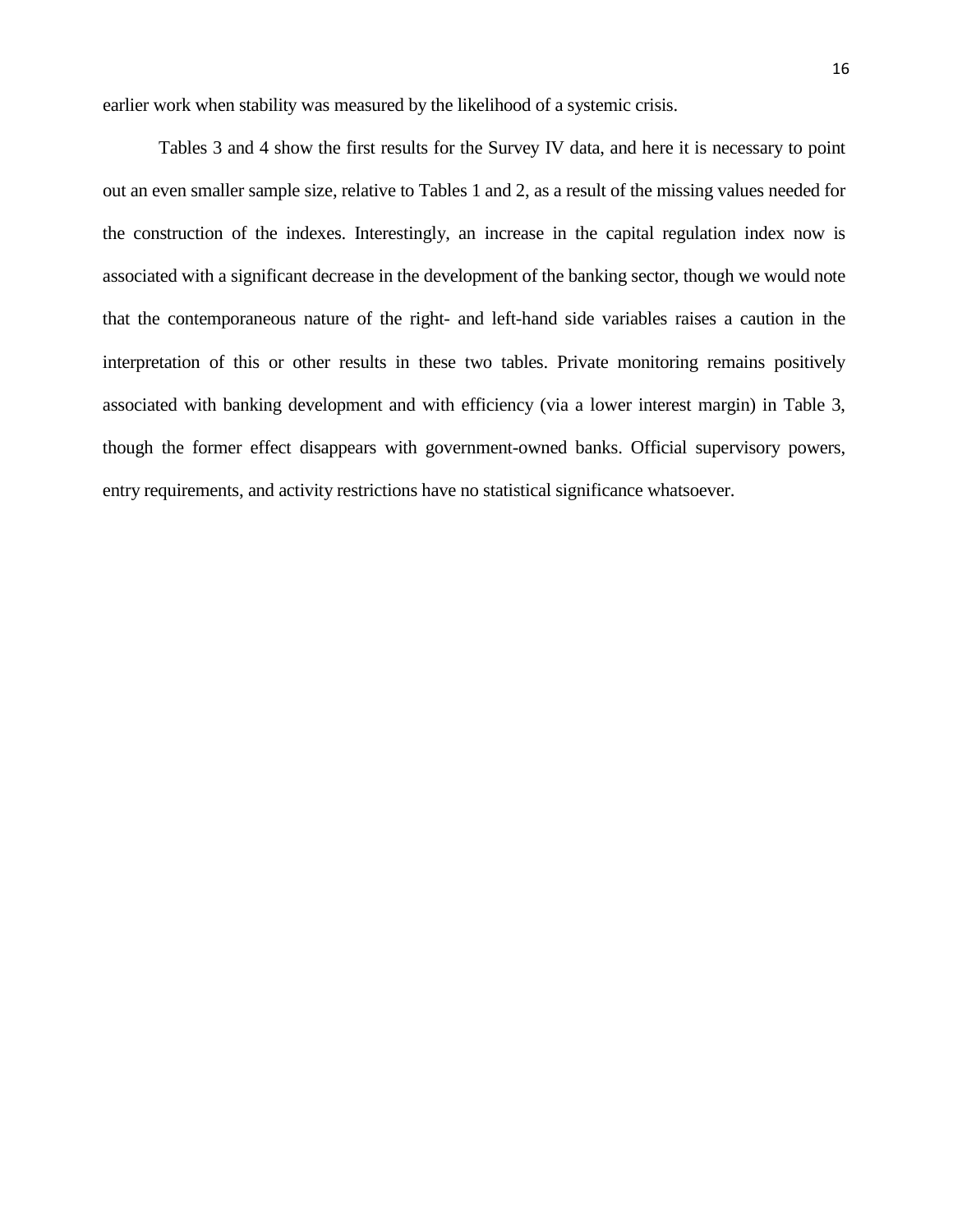|                                  | Bank        | Interest     | Overhead      | Nonperforming |
|----------------------------------|-------------|--------------|---------------|---------------|
|                                  | Development | Margin       | Costs         | Loans         |
| Capital Regulatory Index         | $-0.0333$   | 0.00194      | 0.000398      | $-0.0186**$   |
|                                  | (0.0252)    | (0.00323)    | (0.00177)     | (0.00888)     |
| Private Monitoring Index         | $0.0564**$  | $-0.00743**$ | $-0.00697***$ | $-0.0299***$  |
|                                  | (0.0267)    | (0.00295)    | (0.00162)     | (0.00787)     |
| Official Supervisory Power Index | 0.00701     | 0.00217      | 0.000176      | 0.00511       |
|                                  | (0.0151)    | (0.00196)    | (0.000950)    | (0.00486)     |
| Entry Requirements Index         | 0.00440     | $0.00493*$   | $0.00405**$   | 0.00431       |
|                                  | (0.0223)    | (0.00269)    | (0.00176)     | (0.0104)      |
| Restrictions on Activities Index | $-0.0621**$ | $0.00504**$  | 0.00117       | 0.00126       |
|                                  | (0.0246)    | (0.00199)    | (0.00140)     | (0.00789)     |
| Observations                     | 66          | 72           | 72            | 68            |

#### **Table 1. Bank Performance and Regulation in 1999, Survey I**

Notes: This table presents four regressions, where each column reports the findings from an OLS regression. The dependent variables, measured in 1999, are: Bank Development equals claims on the private sector by deposit money banks as a share of GDP; Interest Margin equals net interest income divided by total bank assets; Overhead Costs equals total bank overhead costs as a share of total bank assets; and, Nonperforming Loans equals officially reported nonperforming loans as a share of total banks assets. The regulatory indexes are measured in 1999: Capital Regulatory Index measures the extent and stringency of regulatory requirements; Private Monitoring Index measures the degree to which regulatory policies encourage and facilitate private sector monitoring of banks; Official Supervisory Power Index measures the extent to which official supervisory agencies have the authority to take specific actions to prevent and correct problems; Entry Restrictions Index measures the number of specific legal requirements for obtaining a banking license; and Restrictions on Activities Index measures regulatory restriction on the degree to which banks can engage in securities, insurance, and real estate activities plus restrictions on banks owning and controlling nonfinancial firms. Though unreported, the regressions also control for the legal origin of each country by including three dummy variables for Common, French civil, and German civil law countries, as well as a constant term. Heteroskedasticity-consistent standard errors are in parentheses under the estimated coefficients. To designate statistically significant benchmarks, \*\*\* indicates significance at the 0.01 level, \*\* at the 0.05 level, and \* at the 0.10 level.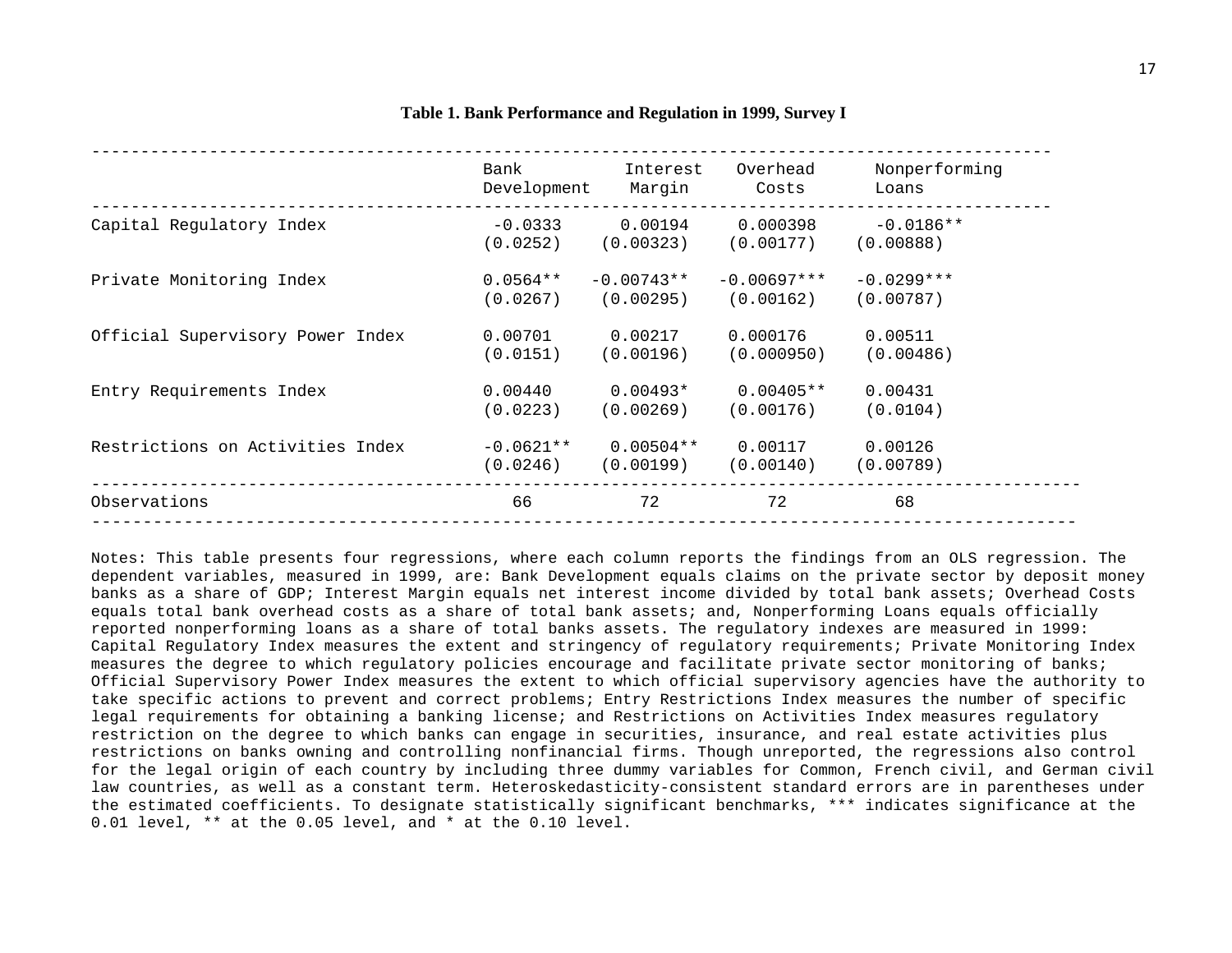|                                  | Bank<br>Development | Interest<br>Margin | Overhead<br>Costs       | Nonperforming<br>Loans |
|----------------------------------|---------------------|--------------------|-------------------------|------------------------|
| Capital Regulatory Index         | $-0.0463$           | 0.00379            | 0.00184                 | $-0.0162$              |
|                                  | (0.0316)            | (0.00497)          | (0.00271)               | (0.0104)               |
| Private Monitoring Index         | 0.0204              | $-0.00945$         | $-0.00841**$            | $-0.0101$              |
|                                  | (0.0406)            | (0.00612)          | (0.00330)               | (0.0111)               |
| Official Supervisory Power Index |                     | $0.00419$ 0.00335  | $0.\,\allowbreak 00104$ | 0.000772               |
|                                  | (0.0191)            | (0.00333)          | (0.00166)               | (0.00532)              |
| Entry Requirements Index         | $-0.00297$ 0.00248  |                    | 0.00282                 | 0.00802                |
|                                  | (0.0225)            | (0.00281)          | (0.00199)               | (0.0112)               |
| Restrictions on Activities Index | $-0.0699**$         | $0.00787**$        | 0.00226                 | 0.00262                |
|                                  | (0.0313)            | (0.00332)          | (0.00224)               | (0.00950)              |
| Government Owned Banks           | $-0.00550**$        | $-0.0000171$       | 0.000141                | $0.00144*$             |
|                                  | (0.00246)           | (0.000406)         | (0.000237)              | (0.000752)             |
| Observations                     | 40                  | 43                 | 43                      | 38                     |

#### **Table 2. Bank Performance, Regulation, and Government Owned Banks in 1999, Survey I**

Notes: This table presents four regressions, where each column reports the findings from an OLS regression. The dependent variables, measured in 1999, are: Bank Development equals claims on the private sector by deposit money banks as a share of GDP; Interest Margin equals net interest income divided by total bank assets; Overhead Costs equals total bank overhead costs as a share of total bank assets; and, Nonperforming Loans equals officially reported nonperforming loans as a share of total banks assets. The regulatory indexes are measured in 1999: Capital Regulatory Index measures the extent and stringency of regulatory requirements; Private Monitoring Index measures the degree to which regulatory policies encourage and facilitate private sector monitoring of banks; Official Supervisory Power Index measures the extent to which official supervisory agencies have the authority to take specific actions to prevent and correct problems; Entry Restrictions Index measures the number of specific legal requirements for obtaining a banking license; and Restrictions on Activities Index measures regulatory restriction on the degree to which banks can engage in securities, insurance, and real estate activities plus restrictions on banks owning and controlling nonfinancial firms. Government Owned Banks equals the percentage of the banking system's assets held by banks that are 50% or more government owned. Though unreported, the regressions also control for the legal origin of each country by including three dummy variables for Common, French civil, and German civil law countries, as well as a constant term. Heteroskedasticity-consistent standard errors are in parentheses under the estimated coefficients. To designate statistically significant benchmarks, \*\*\* indicates significance at the 0.01 level, \*\* at the 0.05 level, and \* at the 0.10 level.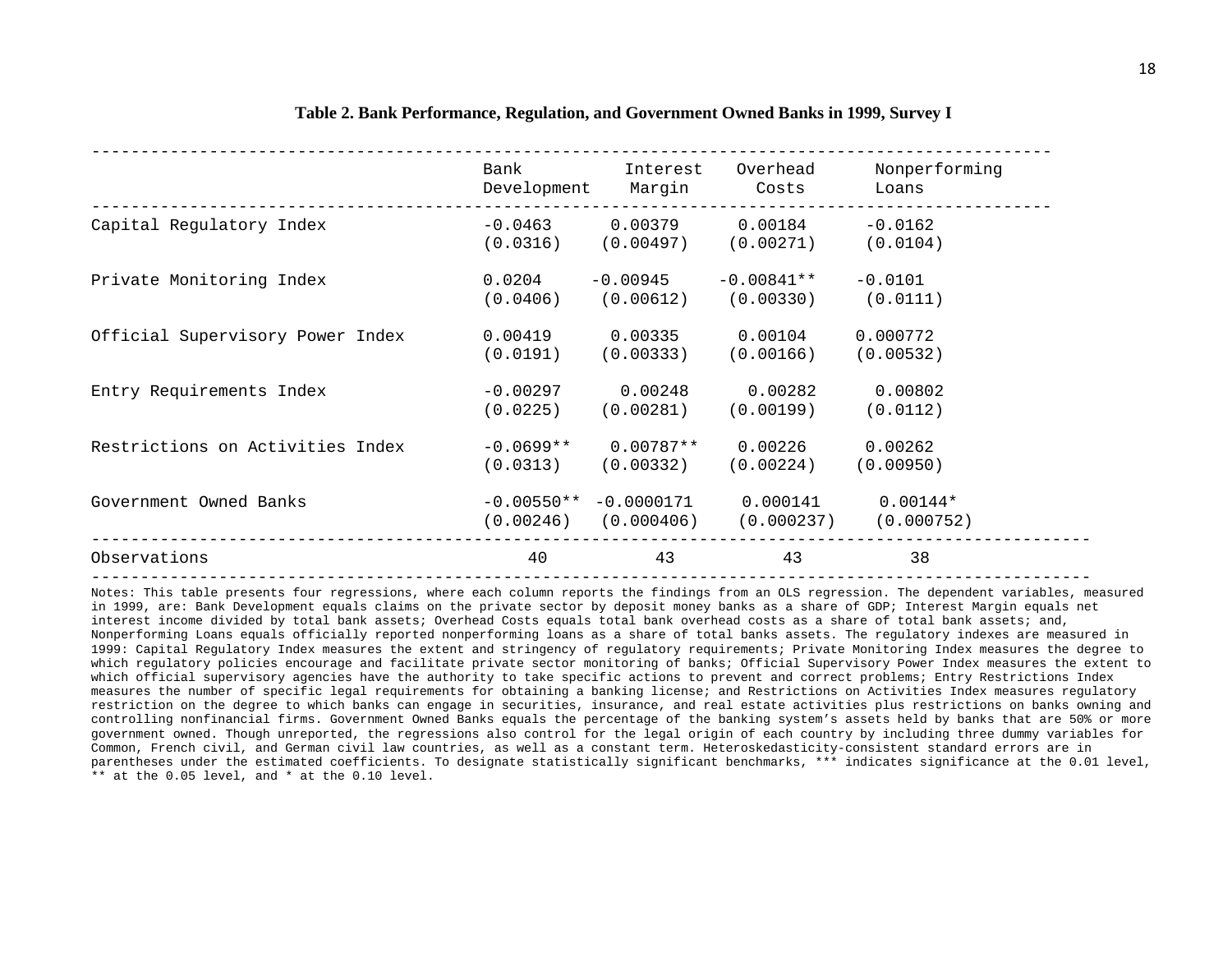|                                  | Bank        | Interest    | Overhead   | Nonperforming |
|----------------------------------|-------------|-------------|------------|---------------|
|                                  | Development | Margin      | Costs      | Loans         |
| Capital Regulatory Index         | $-0.156**$  | 0.00445     | 0.00459    | 0.717         |
|                                  | (0.0669)    | (0.00268)   | (0.00490)  | (0.430)       |
| Private Monitoring Index         | $0.131**$   | $-0.0131**$ | $-0.0123$  | 0.0971        |
|                                  | (0.0630)    | (0.00531)   | (0.00873)  | (0.390)       |
| Official Supervisory Power Index | $-0.0375$   | $-0.00173$  | $-0.00180$ | 0.0512        |
|                                  | (0.0361)    | (0.00289)   | (0.00509)  | (0.272)       |
| Entry Requirements Index         | 0.111       | 0.00570     | 0.00281    | 0.752         |
|                                  | (0.198)     | (0.00772)   | (0.0163)   | (1.723)       |
| Restrictions on Activities Index | $-0.0347$   | 0.00124     | $-0.00272$ | $-0.425$      |
|                                  | (0.0503)    | (0.00211)   | (0.00376)  | (0.352)       |
| Observations                     | 55          | 60          | 59         | 50            |

#### **Table 3. Bank Performance and Regulation in 2011, Survey IV**

Notes: This table presents four regressions, where each column reports the findings from an OLS regression. The dependent variables, measured in 2011, are: Bank Development equals claims on the private sector by deposit money banks as a share of GDP; Interest Margin equals net interest income divided by total bank assets; Overhead Costs equals total bank overhead costs as a share of total bank assets; and, Nonperforming Loans equals officially reported nonperforming loans as a share of total banks assets. The regulatory indexes are measured in 2011: Capital Regulatory Index measures the extent and stringency of regulatory requirements; Private Monitoring Index measures the degree to which regulatory policies encourage and facilitate private sector monitoring of banks; Official Supervisory Power Index measures the extent to which official supervisory agencies have the authority to take specific actions to prevent and correct problems; Entry Restrictions Index measures the number of specific legal requirements for obtaining a banking license; and Restrictions on Activities Index measures regulatory restriction on the degree to which banks can engage in securities, insurance, and real estate activities plus restrictions on banks owning and controlling nonfinancial firms. Though unreported, the regressions also control for the legal origin of each country by including three dummy variables for Common, French civil, and German civil law countries, as well as a constant term. Heteroskedasticity-consistent standard errors are in parentheses under the estimated coefficients. To designate statistically significant benchmarks, \*\*\* indicates significance at the 0.01 level, \*\* at the 0.05 level, and \* at the 0.10 level.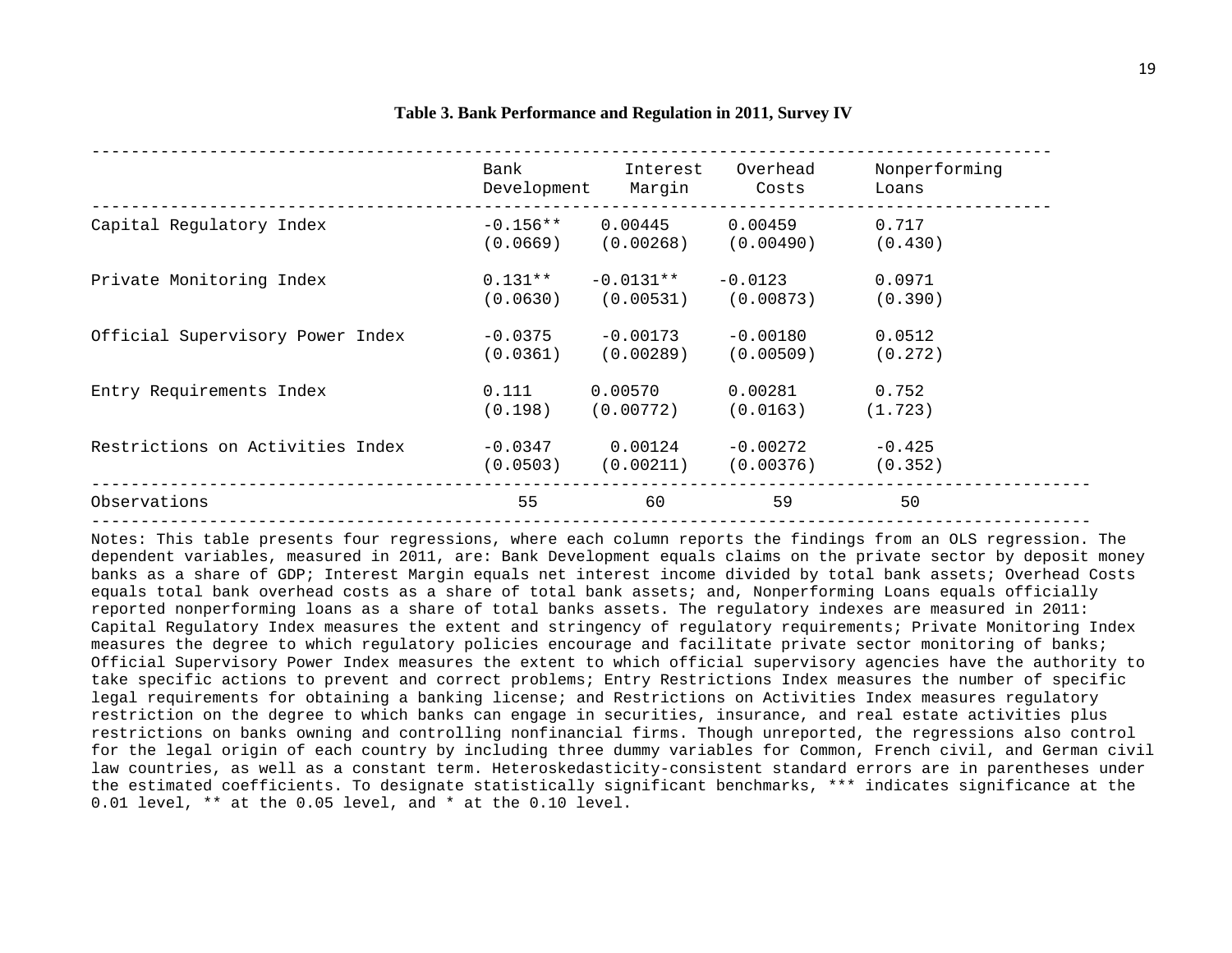|                                  | Bank<br>Development     | Interest                | Overhead<br>Margin Costs                                | Nonperforming<br>Loans |
|----------------------------------|-------------------------|-------------------------|---------------------------------------------------------|------------------------|
| Capital Regulatory Index         | $-0.160*$               | 0.00443                 | 0.00668<br>$(0.0860)$ $(0.00382)$ $(0.00751)$ $(0.572)$ | 0.495                  |
| Private Monitoring Index         | 0.119                   | $-0.0164$ **            | $-0.0187$<br>$(0.109)$ $(0.00801)$ $(0.0122)$           | 0.465<br>(0.480)       |
| Official Supervisory Power Index | $-0.0511$<br>(0.0443)   | $-0.00285$<br>(0.00342) | $-0.00377$<br>(0.00588)                                 | 0.206<br>(0.308)       |
| Entry Requirements Index         | 0.0289<br>(0.223)       | 0.00805<br>(0.0102)     | 0.0128<br>(0.0253)                                      | 3.030<br>(2.105)       |
| Restrictions on Activities Index | $-0.0509$<br>(0.0577)   | 0.00100<br>(0.00286)    | $-0.00498$<br>(0.00575)                                 | $-0.276$<br>(0.510)    |
| Government Owned Banks           | $-0.00168$<br>(0.00550) | 0.0000740<br>(0.000240) | 0.000252<br>$(0.000514)$ $(0.0450)$                     | $-0.0303$              |
| Observations                     | 35                      | 42                      | 41                                                      | 35                     |

#### **Table 4. Bank Performance, Regulation, and Government Owned Banks in 2011, Survey IV**

Notes: This table presents four regressions, where each column reports the findings from an OLS regression. The dependent variables, measured in 2011, are: Bank Development equals claims on the private sector by deposit money banks as a share of GDP; Interest Margin equals net interest income divided by total bank assets; Overhead Costs equals total bank overhead costs as a share of total bank assets; and, Nonperforming Loans equals officially reported nonperforming loans as a share of total banks assets. The regulatory indexes are measured in 2011: Capital Regulatory Index measures the extent and stringency of regulatory requirements; Private Monitoring Index measures the degree to which regulatory policies encourage and facilitate private sector monitoring of banks; Official Supervisory Power Index measures the extent to which official supervisory agencies have the authority to take specific actions to prevent and correct problems; Entry Restrictions Index measures the number of specific legal requirements for obtaining a banking license; and Restrictions on Activities Index measures regulatory restriction on the degree to which banks can engage in securities, insurance, and real estate activities plus restrictions on banks owning and controlling nonfinancial firms. Government Owned Banks equals the percentage of the banking system's assets held by banks that are 50% or more government owned. Though unreported, the regressions also control for the legal origin of each country by including three dummy variables for Common, French civil, and German civil law countries, as well as a constant term. Heteroskedasticity-consistent standard errors are in parentheses under the estimated coefficients. To designate statistically significant benchmarks, \*\*\* indicates significance at the 0.01 level, \*\* at the 0.05 level, and \* at the 0.10 level.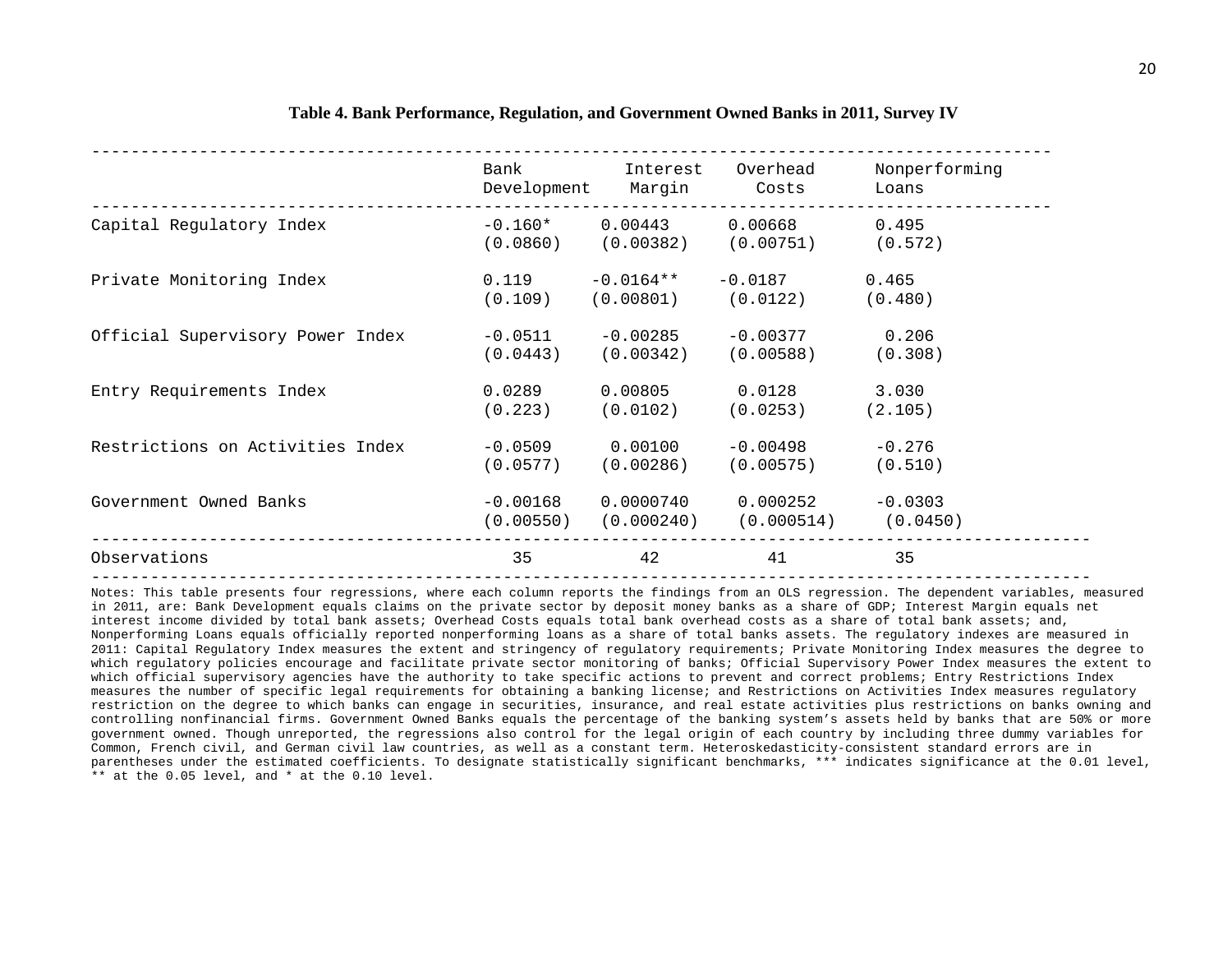# **IV.C How Countries Choose Regulations**

In BCL (2006), we analyze why countries choose the regulations that they do. Do countries behave according to a Coasian theory of bank regulation, picking that structure which is efficient for their economy? Do they make mistakes because of bad information? Or do countries choose seemingly suboptimal regulatory systems because the people who control government are maximizing their own welfare, rather than selecting the system that would most benefit their societies? In the light of this debate, we examined the relationship between key regulatory variables – such as private monitoring, official supervision, entry requirements, activity restrictions, and government owned banks – and measures of the nature of political systems. In this paper we replicate that earlier work, but due to data availability issues, just with the indicator of Voice and Accountability, which attempts to measure the extent to which average citizens have a voice in the political process and can hold politicians accountable. As before we use the same instruments for Voice and Accountability, namely legal origin, and have the same control variables.

The results are shown in Tables 5 and 6. In both Survey I and Survey IV, more open political systems (as measured by voice and accountability) tend to have greater limitations on supervisory powers (as measured by lower value of the Official Supervisory Power Index) and fewer restrictions on what banks can do (as measured by the Activity Restrictions Index). We also find that greater political voice and accountability is positively associated with private monitoring, though this relationship is only statistically significant in the Survey IV regressions.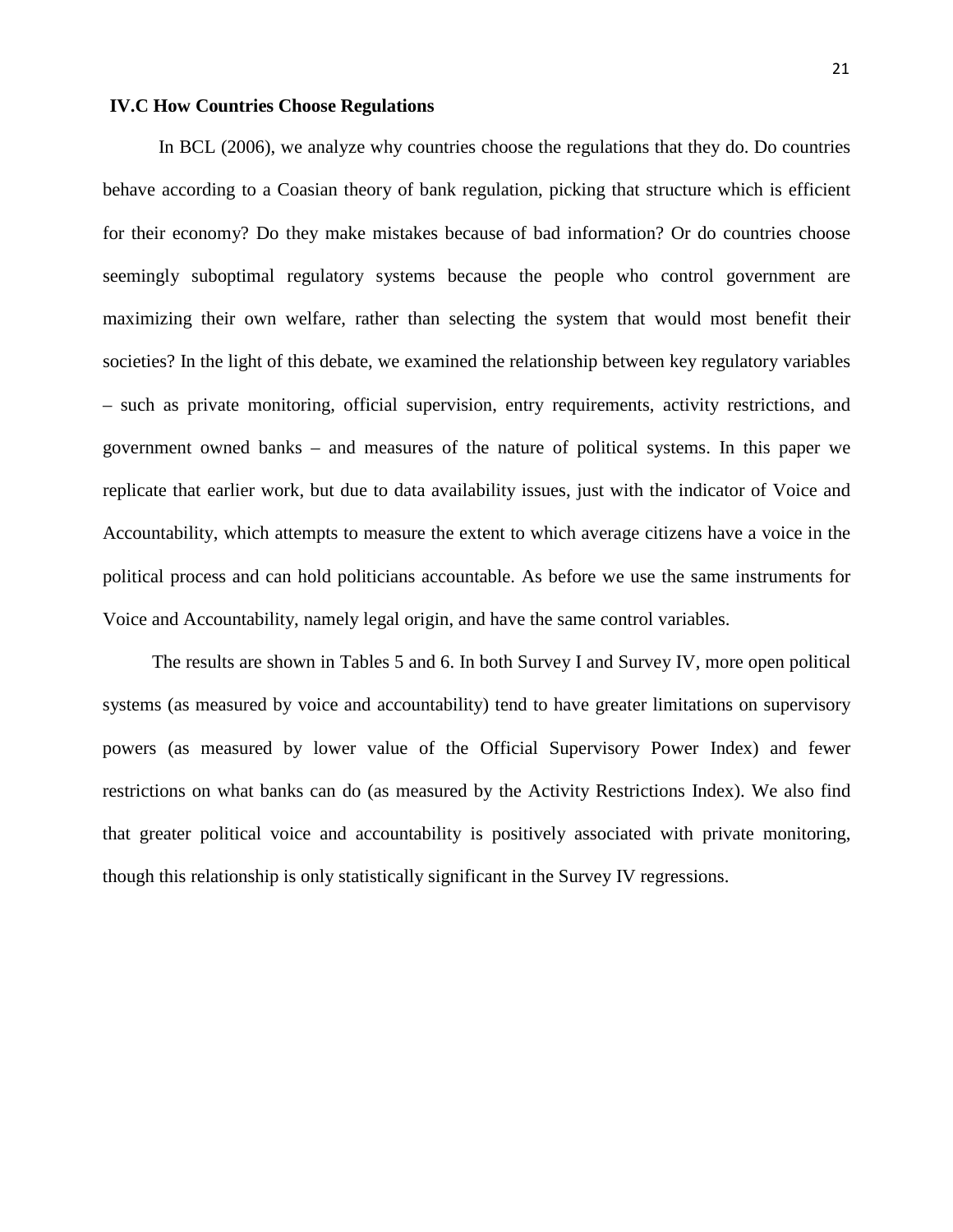|                           | Private<br>Monitoring Sup.<br>Index | Official<br>Power     | Entry<br>Req.<br>Index | Activity<br>Restrictions<br>Index | Government<br>Owned<br>Banks |
|---------------------------|-------------------------------------|-----------------------|------------------------|-----------------------------------|------------------------------|
|                           |                                     | Index                 |                        |                                   |                              |
| Voice &<br>Accountability | 0.194<br>(0.271)                    | $-1.092**$<br>(0.472) | $-0.0659$<br>(0.174)   | $-1.824***$<br>(0.333)            | $-7.928$<br>(6.590)          |
| Observations              | 65                                  | 66                    | 67                     | 66                                | 39                           |

#### **Table 5. Bank Regulation and Political Institutions in 1999, Survey I**

Notes: This table presents five regressions, where each column reports the findings from an instrumental variables regression.

The dependent variables, measured in 1999, are: Private Monitoring Index measures the degree to which regulatory policies encourage and facilitate private sector monitoring of banks; Official Supervisory Power Index measures the extent to which official supervisory agencies have the authority to take specific actions to prevent and correct problems; Entry Restrictions Index measures the number of specific legal requirements for obtaining a banking license; and Restrictions on Activities Index measures regulatory restriction on the degree to which banks can engage in securities, insurance, and real estate activities plus restrictions on banks owning and controlling nonfinancial firms. Government Owned Banks equals the percentage of the banking system's assets held by banks that are 50% or more government owned.

The explanatory variable of focus is Voice & Accountability, which measures the degree to which average citizens have voice in the political process and the degree of accountability on the part of politicians (Kaufmann, Kraay, and Zoido-Lobaton, 1999).

The unreported, though included in the second-stage instrumental variables, are the legal origin of each country (that is, we include three dummy variables for Common, French civil, and German civil law countries respectively).

The excluded instrumental variables are the latitude of the capital, the percentage of years since 1776 that the country has been independent, the fraction of the population that is Catholic, the fraction of the population that is Muslim, and the fraction of the population that is not Catholic, Muslim, or Protestant. Heteroskedasticity-consistent standard errors are in parentheses under the estimated coefficients. To designate statistically significant benchmarks, \*\*\* indicates significance at the 0.01 level, \*\* at the 0.05 level, and \* at the 0.10 level.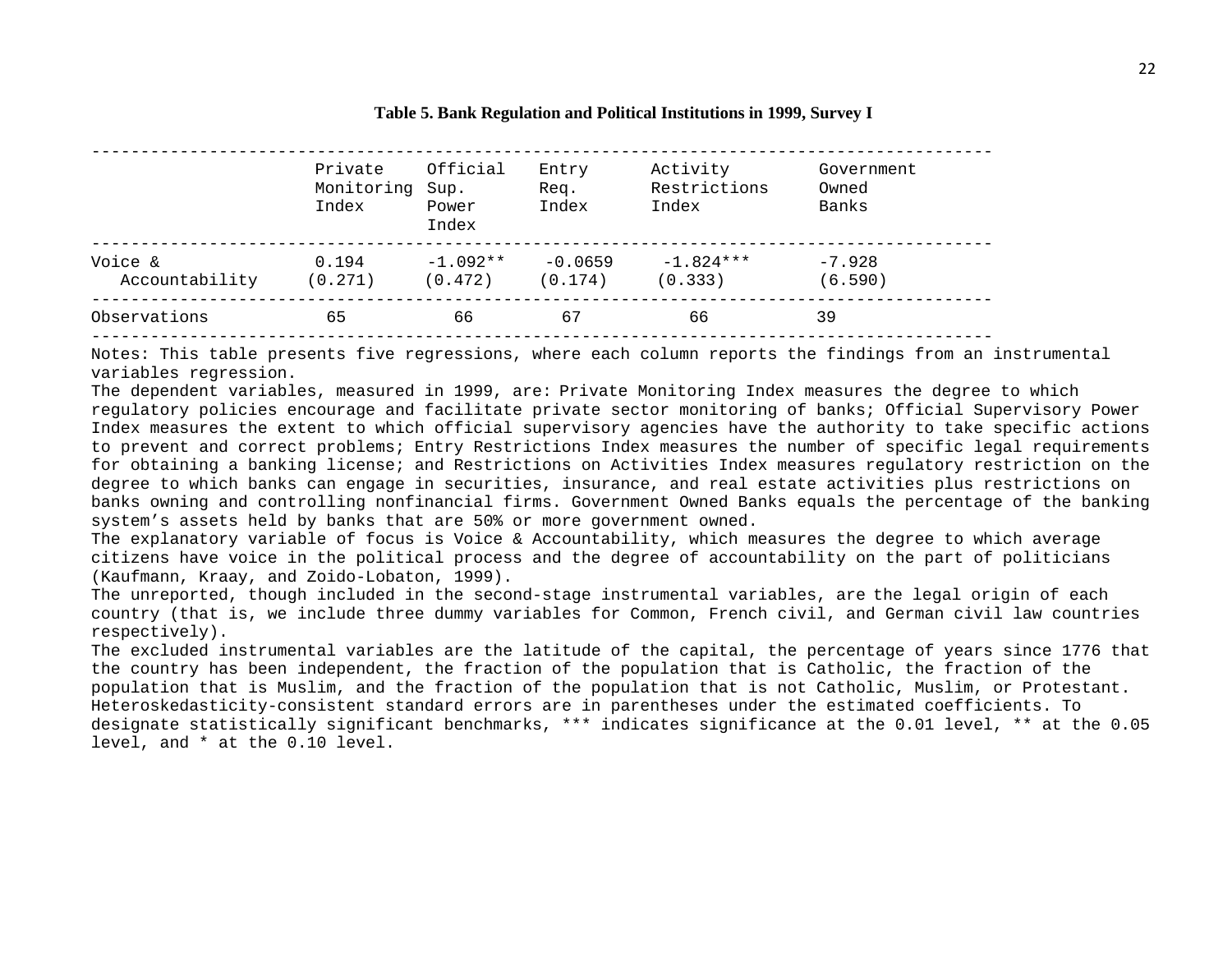#### **Table 6. Bank Regulation and Political Institutions in 2011, Survey IV**

|                           | Private<br>Monitoring<br>Index | Official<br>Sup.<br>Power<br>Index | Entry<br>Req.<br>Index | Activity<br>Restrictions<br>Index | Government<br>Owned<br>Banks |
|---------------------------|--------------------------------|------------------------------------|------------------------|-----------------------------------|------------------------------|
| Voice &<br>Accountability | $0.479*$<br>(0.271)            | $-1.077**$<br>(0.445)              | $-0.0706$<br>(0.0747)  | $-0.513*$<br>(0.273)              | $-3.906$<br>(4.784)          |
| Observations              | 54                             | 60                                 | 62                     | 60                                | 48                           |

Notes: This table presents five regressions, where each column reports the findings from an instrumental variables regression.

The dependent variables, measured in 2011, are: Private Monitoring Index measures the degree to which regulatory policies encourage and facilitate private sector monitoring of banks; Official Supervisory Power Index measures the extent to which official supervisory agencies have the authority to take specific actions to prevent and correct problems; Entry Restrictions Index measures the number of specific legal requirements for obtaining a banking license; and Restrictions on Activities Index measures regulatory restriction on the degree to which banks can engage in securities, insurance, and real estate activities plus restrictions on banks owning and controlling nonfinancial firms. Government Owned Banks equals the percentage of the banking system's assets held by banks that are 50% or more government owned.

The explanatory variable of focus is Voice & Accountability, which measures the degree to which average citizens have voice in the political process and the degree of accountability on the part of politicians (Kaufmann, Kraay, and Zoido-Lobaton, 1999).

The unreported, though included in the second-stage instrumental variables, are the legal origin of each country (that is, we include three dummy variables for Common, French civil, and German civil law countries respectively).

The excluded instrumental variables are the latitude of the capital, the percentage of years since 1776 that the country has been independent, the fraction of the population that is Catholic, the fraction of the population that is Muslim, and the fraction of the population that is not Catholic, Muslim, or Protestant. Heteroskedasticity-consistent standard errors are in parentheses under the estimated coefficients. To designate statistically significant benchmarks, \*\*\* indicates significance at the 0.01 level, \*\* at the 0.05 level, and \* at the 0.10 level.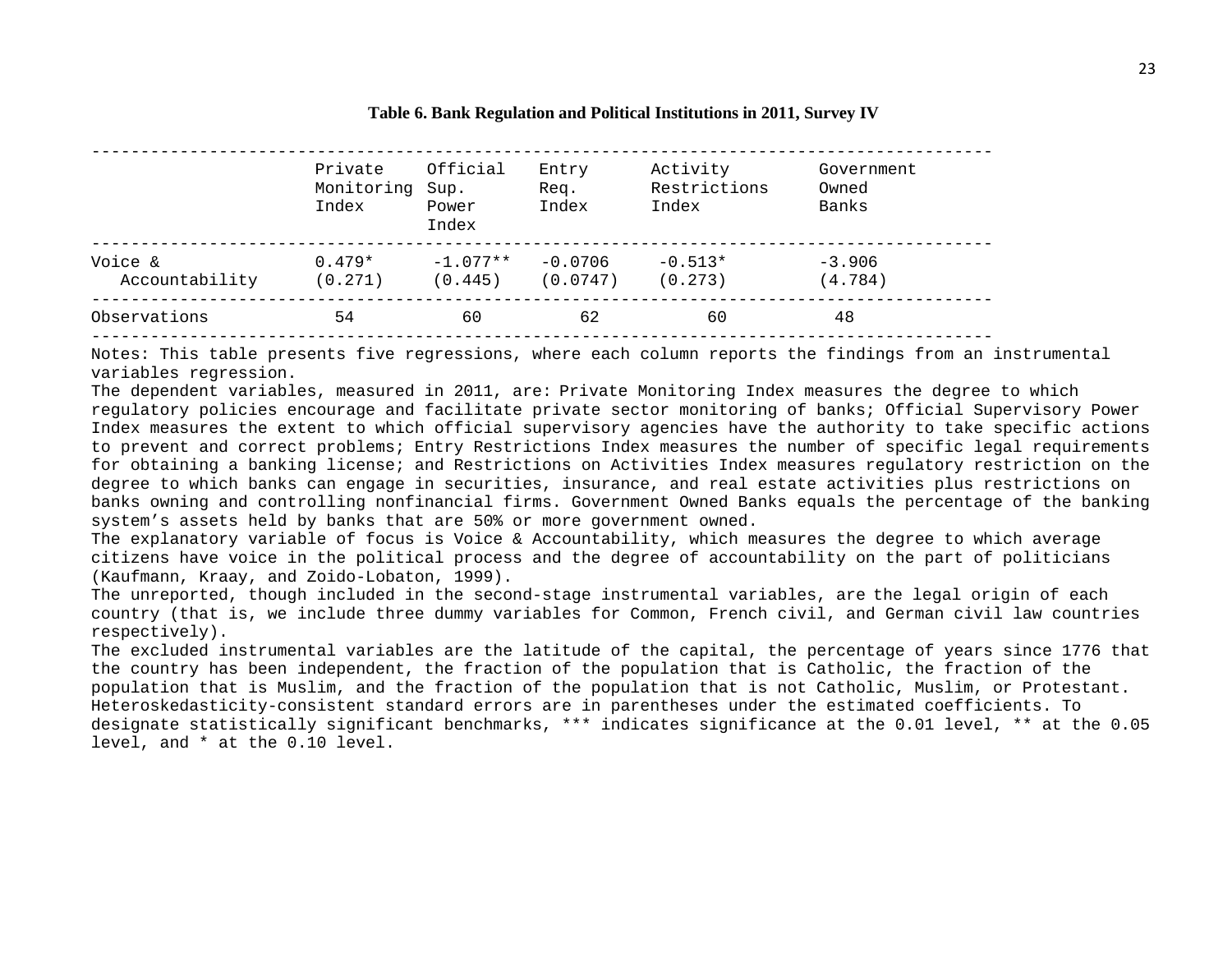# **V. Conclusions**

Over the last twelve years, many countries have substantially reformed components of their bank-regulatory regimes. Based on our analyses of the pros and cons of a wide range of bank regulations (BCL, 2006), there is no reason for believing that countries around the world have primarily reformed for the better. While many have followed the Basel guidelines and strengthened capital regulations and empowered supervisory agencies, existing evidence does not suggest that this will improve banking-system stability, enhance the efficiency of intermediation, or reduce corruption in lending. The empirical work above is compromised by some missing data, but certainly no one would read these results and come away with greater faith in the Basel approach to bank regulation and supervision.

While our preliminary examination of the data challenges the confident proclamations of many observers about improvements in bank regulation and supervision, the qualifications associated with these results should be emphasized. We are merely taking a first look at the latest survey data. Much work remains in assessing which regulatory and supervisory policies work best in different countries.